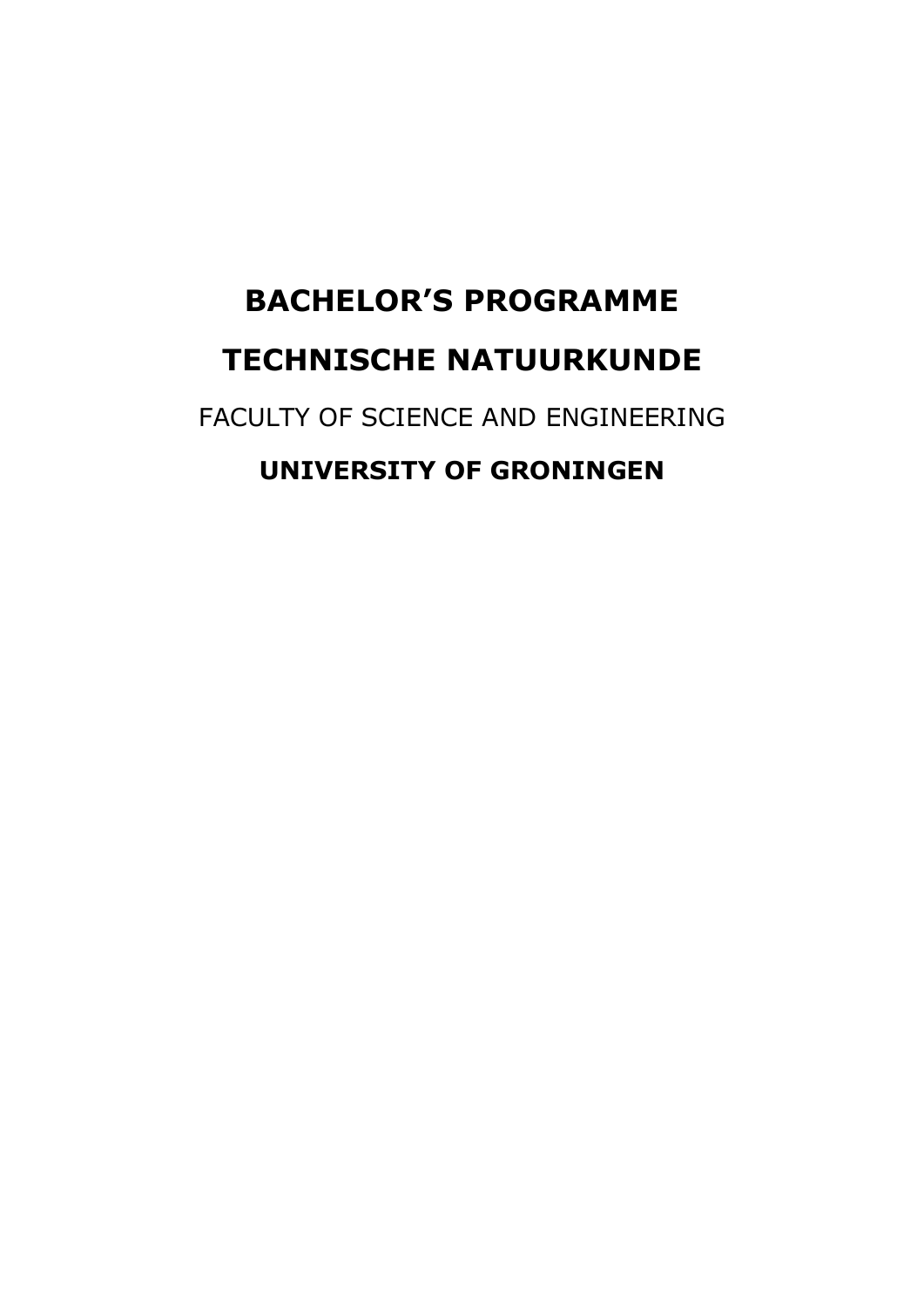QANU Catharijnesingel 56 PO Box 8035 3503 RA Utrecht The Netherlands

Phone: +31 (0) 30 230 3100 E-mail: support@qanu.nl Internet: www.qanu.nl

Project number: Q0727

#### © 2019 QANU

Text and numerical material from this publication may be reproduced in print, by photocopying or by any other means with the permission of QANU if the source is mentioned.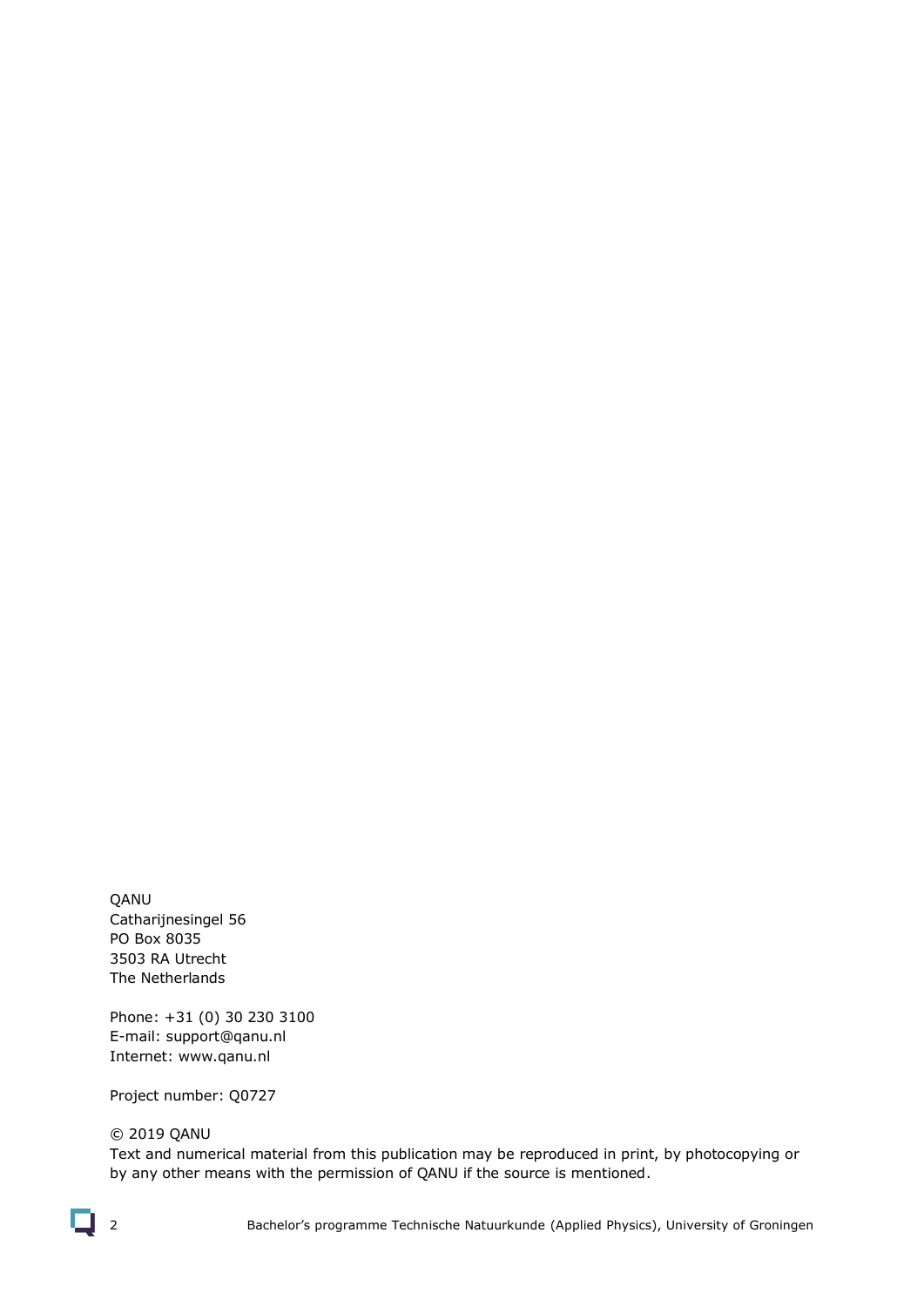### CONTENTS

| REPORT ON THE BACHELOR'S PROGRAMME APPLIED PHYSICS OF UNIVERSITY OF    |  |
|------------------------------------------------------------------------|--|
|                                                                        |  |
|                                                                        |  |
|                                                                        |  |
|                                                                        |  |
|                                                                        |  |
|                                                                        |  |
| DESCRIPTION OF THE STANDARDS FROM THE ASSESSMENT FRAMEWORK FOR LIMITED |  |
|                                                                        |  |
|                                                                        |  |
|                                                                        |  |
|                                                                        |  |
|                                                                        |  |
|                                                                        |  |

This report was finalised on 1 October 2019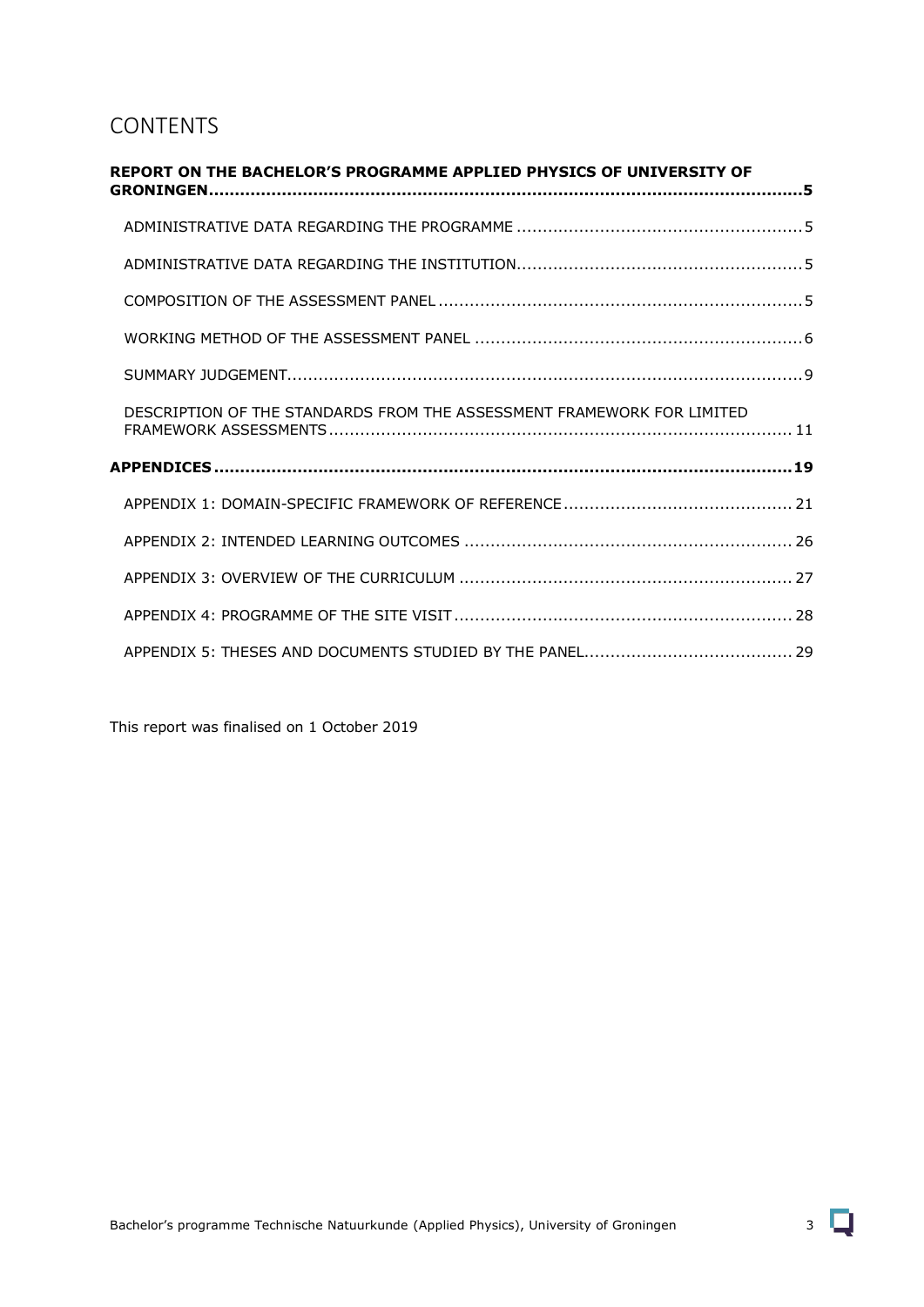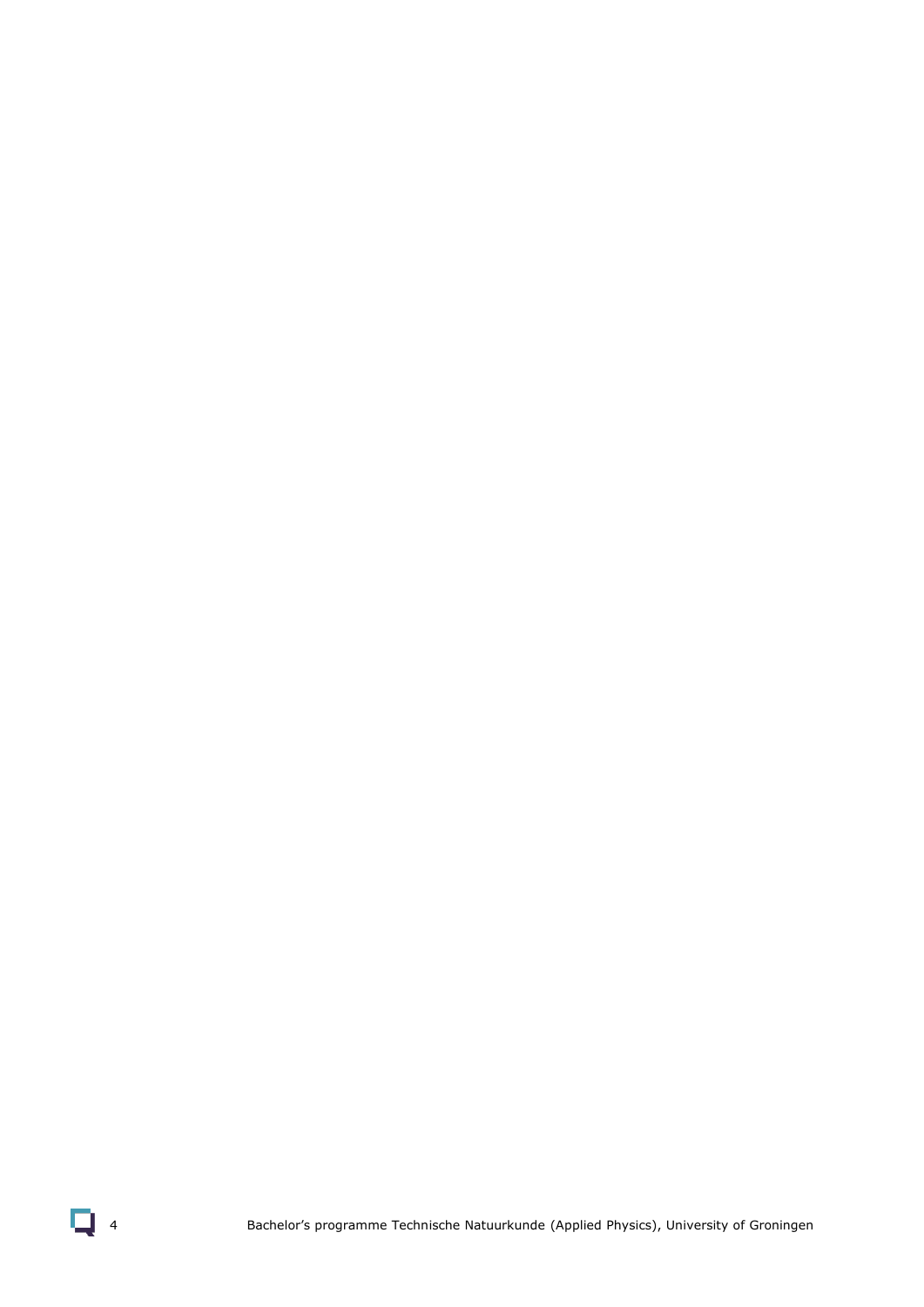# <span id="page-4-0"></span>**REPORT ON THE BACHELOR'S PROGRAMME APPLIED PHYSICS OF UNIVERSITY OF GRONINGEN**

This report takes the NVAO's Assessment Framework for the Higher Education Accreditation System of the Netherlands for limited programme assessments as a starting point (September 2018).

## <span id="page-4-1"></span>ADMINISTRATIVE DATA REGARDING THE PROGRAMME

#### **Bachelor's programme Applied Physics**

CROHO number: 56962 Level of the programme: bachelor's Orientation of the programme: academic Number of credits: 180 EC Specialisations or tracks: Location: Groningen Mode of study: The study: the study of study: Language of instruction: English Submission deadline NVAO: 01/11/2019

Name of the programme: Technische Natuurkunde (Applied Physics)

The visit of the assessment panel Physics and Astronomy to the Faculty of Science and Engineering of University of Groningen took place on 13, 14 and 15 May 2019.

### <span id="page-4-2"></span>ADMINISTRATIVE DATA REGARDING THE INSTITUTION

Name of the institution: Name of the institution: Status of the institution: example in the institution in the status of the institution of the institution of the institution of the institution of the institution of the institution of the institution of the institution of Result institutional quality assurance assessment: positive

# <span id="page-4-3"></span>COMPOSITION OF THE ASSESSMENT PANEL

The NVAO has approved the composition of the panel on 1 February 2019. The panel that assessed the bachelor's programme Applied Physics consisted of:

- Prof. dr. R. (Reinder) Coehoorn, full professor at the Eindhoven University of Technology, on the Physics and Application of Nanosystems. He is affiliated to the research group Molecular Materials and Nanosystems, in the Department of Applied Physics [chair];
- Prof. dr. M.J. (Margriet) Van Bael, professor at the Department of Physics and Astronomy of the Faculty of Science of the KU Leuven (Belgium);
- Prof. dr. G. (Garrelt) Mellema, professor at the Department of Astronomy of Stockholm University (Sweden);
- Prof. dr. S. (Sjoerd) Stallinga, professor and head of the Department Imaging Physics of Delft University of Technology;
- J. (Jeffrey) van der Gucht BSc, master's student Physics and Astronomy at Radboud University [student member].

The panel was supported by dr. B.M. (Barbara) van Balen, who acted as secretary.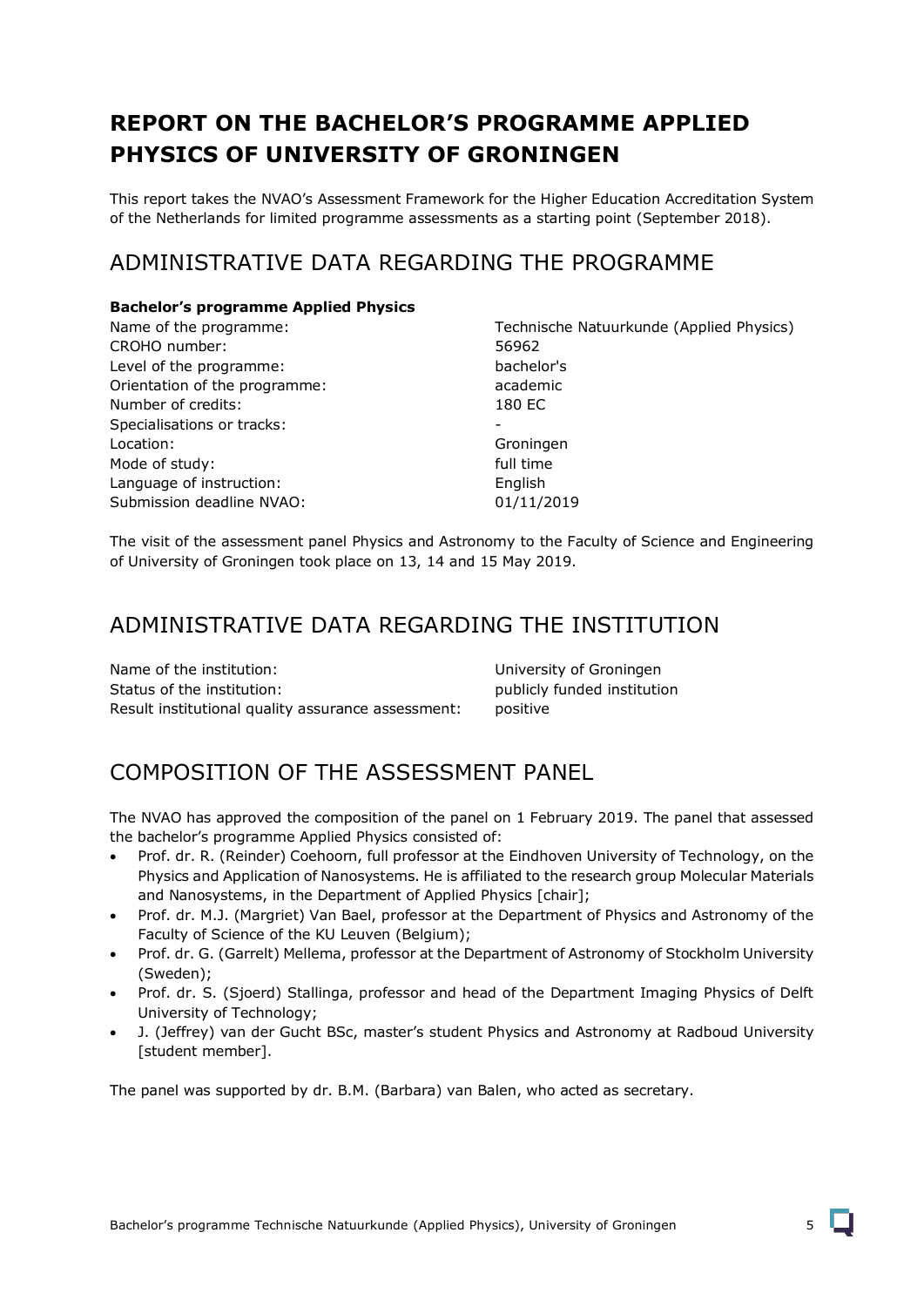# <span id="page-5-0"></span>WORKING METHOD OF THE ASSESSMENT PANEL

The bachelor's programme Applied Physics at the Faculty of Science and Engineering of University of Groningen was part of the cluster assessment Physics and Astronomy. Between April 2019 and June 2019 the panel assessed 17 programmes at 5 universities.

#### *Panel members*

The panel consisted of the following members:

- Prof. dr. R. (Reinder) Coehoorn, full professor at the Eindhoven University of Technology, on the Physics and Application of Nanosystems. He is affiliated to the research group Molecular Materials and Nanosystems, in the Department of Applied Physics [chair];
- Prof. dr. M.J. (Margriet) Van Bael, professor at the Department of Physics and Astronomy of the Faculty of Science of the KU Leuven (Belgium);
- Prof. dr. H. A.J. (Harro) Meijer, professor of Isotope Physics, chairman of the Centrum voor Isotopen Onderzoek (CIO) and director of the Energy and Sustainability Research Institute Groningen at University of Groningen;
- Prof. dr. G. (Garrelt) Mellema, professor at the Department of Astronomy of Stockholm University (Sweden);
- Prof. dr. S. (Sjoerd) Stallinga, professor and head of the Department Imaging Physics of Delft University of Technology;
- Prof. dr. G. (Geert) Vanpaemel, professor for History of Science and Science Communication at KU Leuven Belgium);
- J. (Jeffrey) van der Gucht BSc, master's student Physics and Astronomy at Radboud University [student member];
- B. N. R. (Bram) Lap BSc, master's student Astronomy at University of Groningen [student member];
- L. (Laura) Scheffer BSc, master's student Physics at Utrecht University [student member].

For each site visit, assessment panel members were selected based on their expertise, availability and independence.

The QANU project manager for the cluster assessment was Peter Hildering MSc. He acted as secretary in the site visit of Leiden University and Utrecht University. In order to assure the consistency of assessment within the cluster, the project manager was present at the panel discussion leading to the preliminary findings at all site visits and reviewed all draft reports. Dr. Barbara van Balen acted as secretary in the site visits of University of Groningen and the University of Amsterdam/Vrije Universiteit Amsterdam, and drs. Mariëtte Huisjes was secretary at Radboud University. The project manager and the secretaries regularly discussed the assessment process and outcomes.

#### *Preparation*

On 15 March 2019, the panel chair was briefed by the project manager on the tasks and working method of the assessment panel and more specifically its role, as well as use of the assessment framework.

A preparatory panel meeting was organised on 12 May 2019. During this meeting, the panel members received instruction on the tasks and working method and the use of the assessment framework. The panel also discussed their working method and the domain specific framework.

A schedule for the site visit was composed. Prior to the site visit, representative partners for the various interviews were selected. See Appendix 4 for the final schedule.

Before the site visit, the programmes wrote self-evaluation reports of the programmes and sent these to the project manager. He checked these on quality and completeness, and sent them to the panel members. The panel members studied the self-evaluation reports and formulated initial questions and remarks, as well as positive aspects of the programmes.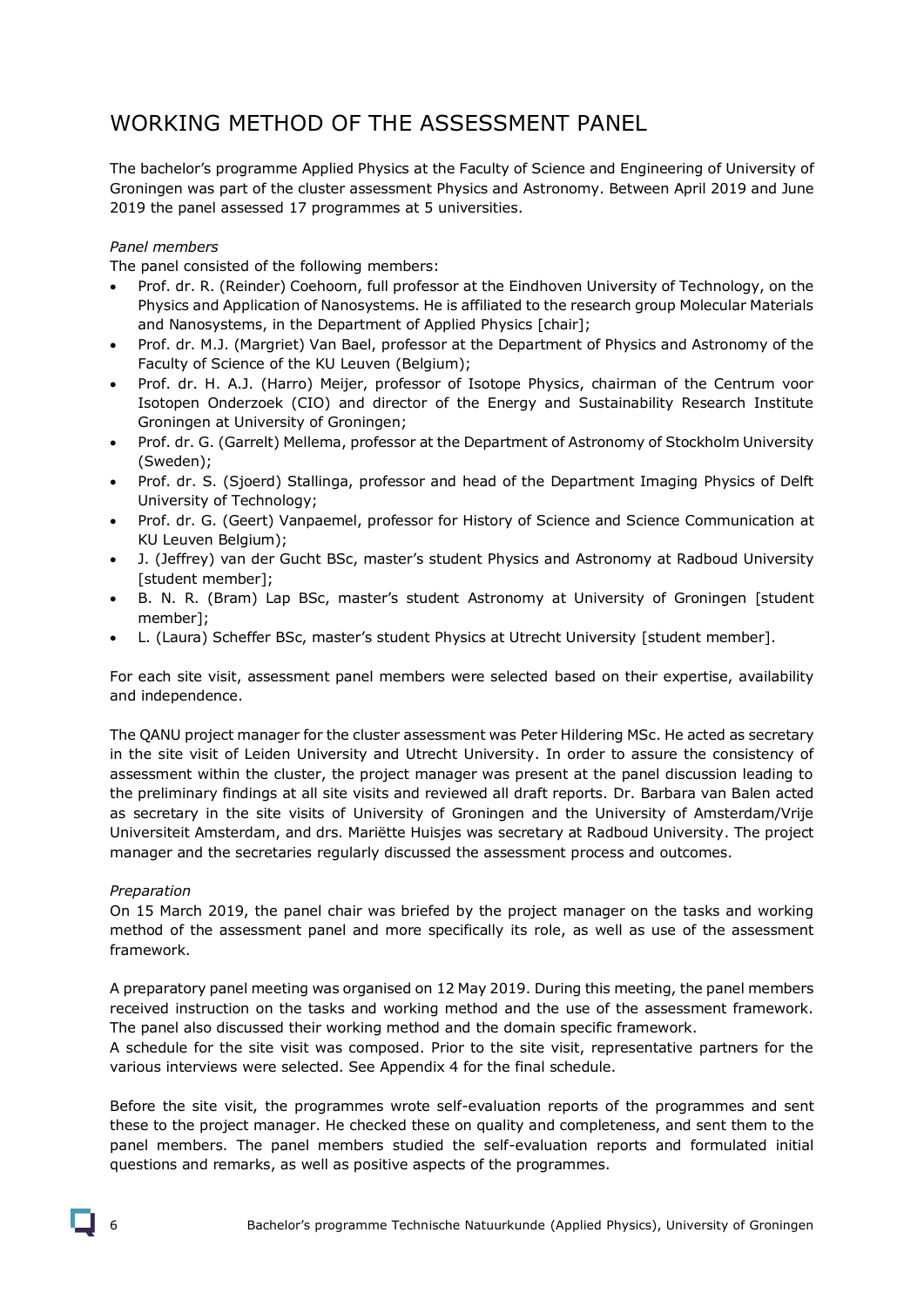The panel also studied a selection of theses. The panel studied the work and the assessment forms of 10 students, based on a provided list of graduates between 2017-2018. For this selection, the panel used the opportunity to select a lower number of theses as described in the NVAO framework when there is significant overlap between the assessed programmes in a single site visit. In the case of the bachelor's programme Applied Physics, this overlap consists of a shared Board of Examiners with the master's programme Applied Physics and the bachelor's and master's programme of Physics, as well as alignment of assessment procedures with the Astronomy Board of Examiners and an overlap in teaching staff between all six programmes. A variety of topics and tracks and a diversity of examiners were included in the selection. The project manager and panel chair assured that the distribution of grades in the selection matched the distribution of grades of all available theses.

#### *Site visit*

The site visit to University of Groningen took place on 13, 14 and 15 May 2019.

At the start of the site visit, the panel discussed its initial findings on the self-evaluation reports and the theses, as well as the division of tasks during the site visit.

During the site visit, the panel studied additional materials about the programmes and exams, as well as minutes of the Programme Committee and the Board of Examiners. An overview of these materials can be found in Appendix 5. The panel conducted interviews with representatives of the programmes: students and staff members, the programme's management, alumni and representatives of the Board of Examiners. It also offered students and staff members an opportunity for confidential discussion during a consultation hour. No requests for private consultation were received.

The panel used the final part of the site visit to discuss its findings in an internal meeting. Afterwards, the panel chair publicly presented the panel's preliminary findings and general observations.

#### *Report*

After the site visit, the secretary wrote a draft report based on the panel's findings and submitted it to the project manager for peer assessment. Subsequently, the secretary sent the report to the panel. After processing the panel members' feedback, the project manager sent the draft reports to the faculty in order to have these checked for factual irregularities. The project manager discussed the ensuing comments with the panel's chair and changes were implemented accordingly. The report was then finalised and sent to the Faculty of Science and Engineering and University Board.

#### *Definition of judgements standards*

In accordance with the NVAO's Assessment framework for limited programme assessments, the panel used the following definitions for the assessment of the standards:

#### **Generic quality**

The quality that, from an international perspective, may reasonably be expected from a higher education Associate Degree, Bachelor's or Master's programme.

#### **Meets the standard**

The programme meets the generic quality standard.

#### **Partially meets the standard**

The programme meets the generic quality standard to a significant extent, but improvements are required in order to fully meet the standard.

#### **Does not meet the standard**

The programme does not meet the generic quality standard.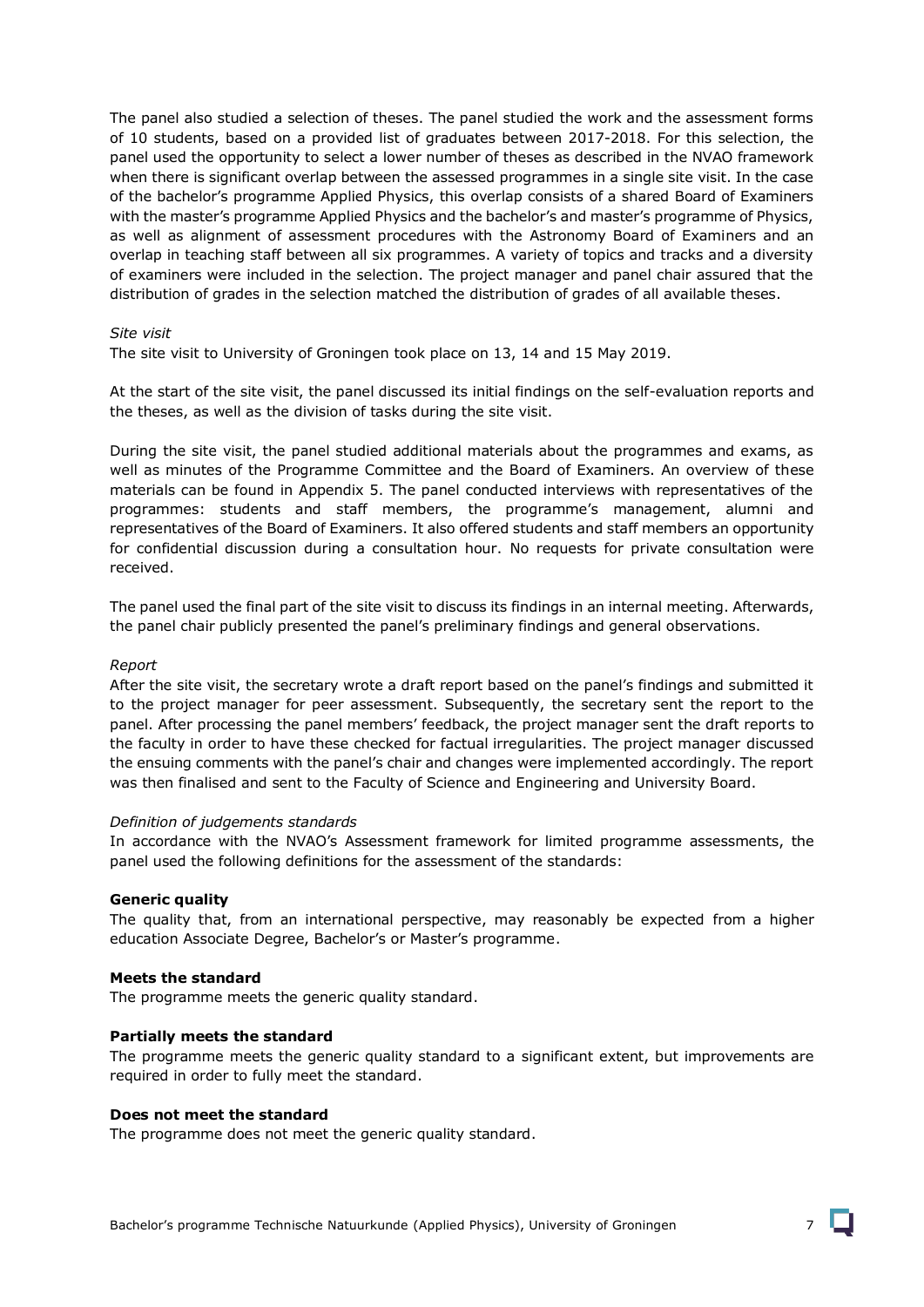The panel used the following definitions for the assessment of the programme as a whole:

#### **Positive**

The programme meets all the standards.

#### **Conditionally positive**

The programme meets standard 1 and partially meets a maximum of two standards, with the imposition of conditions being recommended by the panel.

#### **Negative**

In the following situations:

- The programme fails to meet one or more standards;

- The programme partially meets standard 1;

- The programme partially meets one or two standards, without the imposition of conditions being recommended by the panel;

- The programme partially meets three or more standards.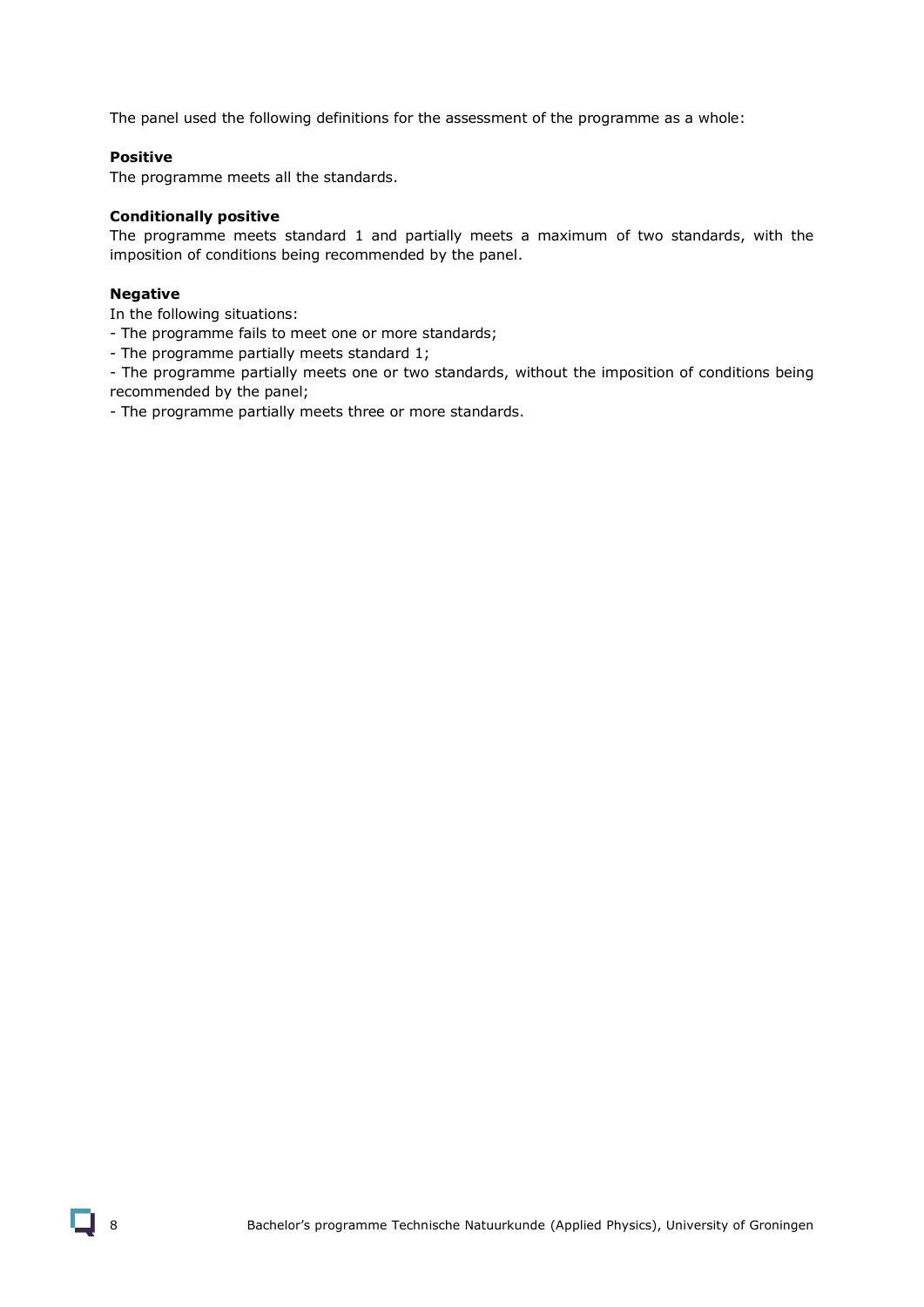# <span id="page-8-0"></span>SUMMARY JUDGEMENT

#### *Standard 1*

The bachelor's degree programme in Applied Physics is provided by the Faculty of Science and Engineering of the University of Groningen. In the faculty's vision, Applied Physics is rooted in the established models and basic concepts of the physical sciences but is concerned with the utilisation of these scientific principles in practical devices and systems. The objective of the bachelor's degree programme is to offer students a solid understanding of the working of nature and to offer them the tools and techniques to apply this knowledge towards new designs. The panel appreciates that the profile of the degree programme has a strong link to the research topics and expertise of the Zernike Institute for Advanced Materials.

The programme described intended learning outcomes (ILOs) in line with its vision and within the framework of the Dublin Descriptors. The panel established that the ILOs sufficiently indicate what could be expected from students at a bachelor's level. It recommends defining them more specifically for the applied physics bachelor's programme and including the design orientation.

#### *Standard 2*

The bachelor's curriculum in applied physics consists of three coherent learning lines: basic physics, basic mathematics and skills. The curriculum builds up gradually from broad and general to deep and specialised. The required basic mathematics is concentrated in the first year. Higher-level mathematic subjects are taught as needed for later physics specialisations. Basic physics subjects are predominantly offered as 10 EC courses that run for a full semester. Skills training covers both academic and research skills and runs through the entire programme. Skills are not only taught in dedicated courses, they are also integrated in disciplinary courses and the research project. In the second half of the second year, the focus of the programme shifts from the general physics background to the applied physics profile, starting with Materials Science and Numerical Mathematics 1. In the third year, the focus is on technical-scientific aspects, with special attention being paid to applications and acquiring the knowledge and skills needed for designing. The bachelor's programme is completed by the Bachelor Research Project of 15 EC.

On paper, the first one and a half years of the applied physics curriculum is the same as the physics programme, but differs in its focus on design and engineering. The panel recommends making this specific focus more visible in the curriculum. The applied physics curriculum does not allow a minor, but offers electives to broaden the scope of the programme towards adjacent fields, such as biophysics or energy, or to deepen knowledge through more theoretically oriented courses. In addition, the panel recommends to investigate the establishment of a curriculum in which a 30 EC block is allocated for a minor, locally in Groningen or elsewhere in the Netherlands, or abroad, without interfering in any way with the major part of the curriculum.

Mentor groups in the first semester support the students to get acquainted with university teaching and learning and are aimed at group building and developing study skills. In the second semester the groups are continued as learning communities guided by staff members. The panel considers the introduction of these learning communities to be very positive.

The quality of the teaching staff is good. The panel finds that a good start has been made to innovate the teaching methods and recommends continuing in this line. The programme is feasible, and the success rates are in line with the national averages in science programmes. The choice to offer the programme in English is sufficiently substantiated according to the panel.

#### *Standard 3*

The programme director drafts an assessment plan annually at the programme level. In addition, a Course Unit Assessment Overview (CUAO) is available for each course. The programme uses different modes of assessment, such as multiple-choice and written exams, assignments, oral exams, presentations, reports and research projects. The preferred assessment method gradually shifts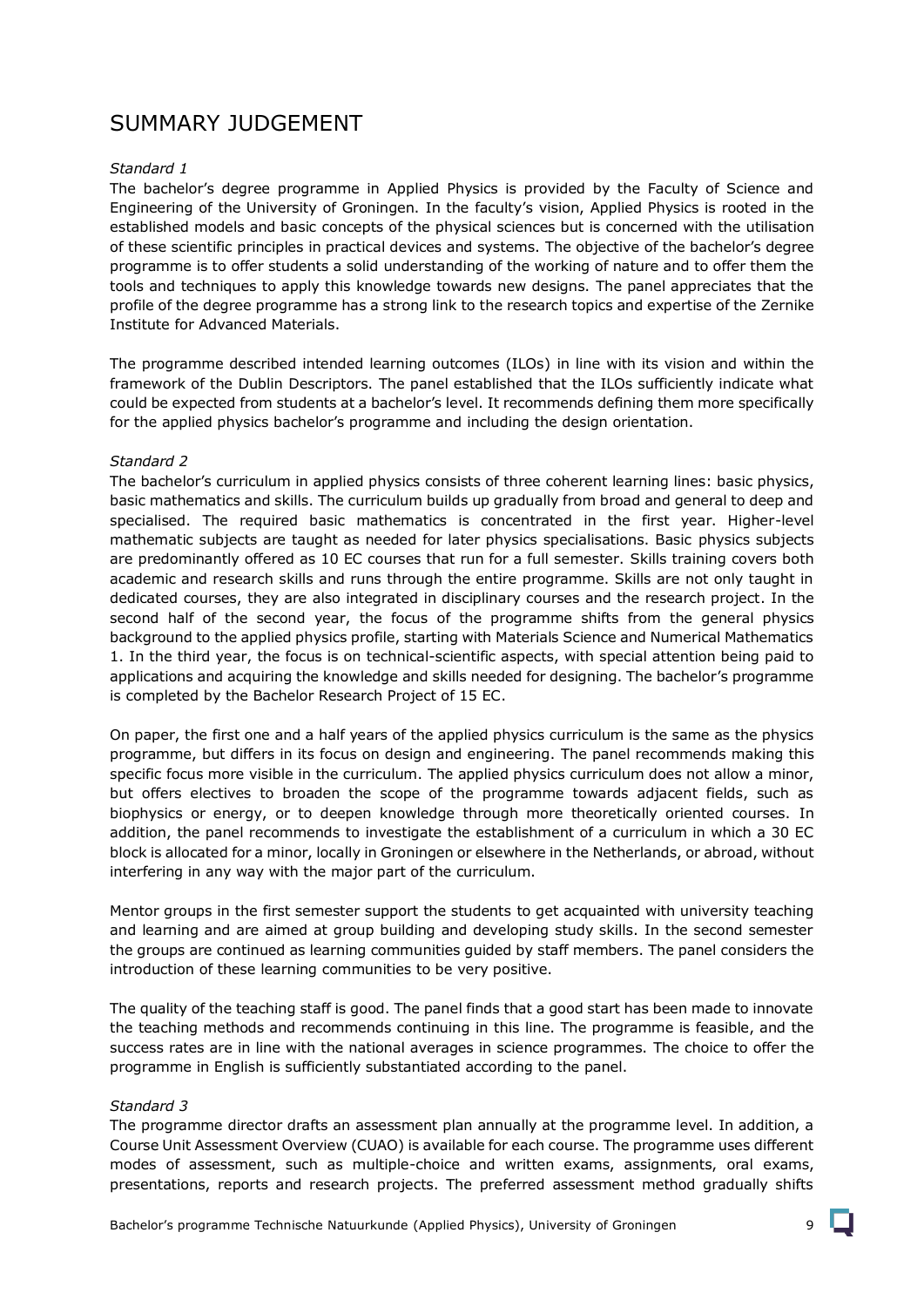towards methods more suited to assessing higher levels of knowledge and skills, reaching the level of evaluation and creation during the research project.

The panel finds the assessment system and policy adequately developed and implemented. The courses use a variety of assessment methods, which are aligned with the learning outcomes and the curriculum. The procedures are transparent for teachers and students. The panel is positive about the way the Board of Examiners is performing its tasks. The role of the BoE has obviously been extended and improved in the assessment period. The panel concluded that the examinations, tests and thesis assessment are transparent, valid and reliable. It values in particular the Course Unit Assessment Overviews for all courses.

#### *Standard 4*

The panel verified the alignment between the programme's intended learning outcomes and the courses and exams in the curriculum. It concluded that this alignment ensures that graduates have achieved the intended learning outcomes. It studied a selection of ten bachelor theses and their assessments. The theses demonstrated that the minimum level required for a bachelor's programme in applied physics had been reached and had been exceeded in many cases.

The panel assesses the standards from the *Assessment framework for limited programme assessments* in the following way:

#### *Bachelor's programme Applied Physics*

| Standard 1: Intended learning outcomes    | meets the standard |
|-------------------------------------------|--------------------|
| Standard 2: Teaching-learning environment | meets the standard |
| Standard 3: Student assessment            | meets the standard |
| Standard 4: Achieved learning outcomes    | meets the standard |
| General conclusion                        | positive           |

The chair of the panel, prof. dr. Reinder Coehoorn, and the secretary, dr. Barbara van Balen, hereby declare that all panel members have studied this report and that they agree with the judgements laid down in it. They confirm that the assessment has been conducted in accordance with the demands relating to independence.

Date: 1 October 2019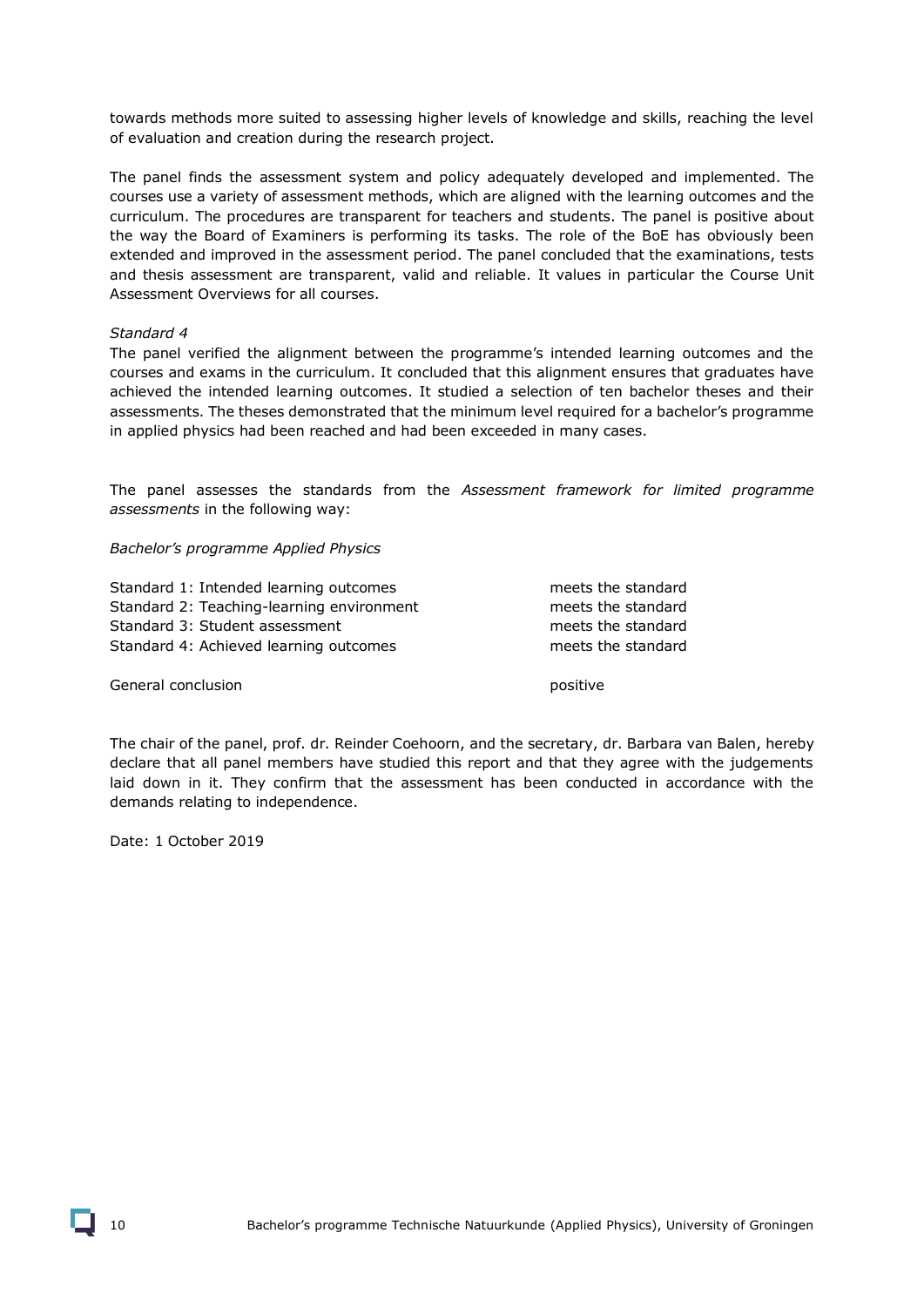# <span id="page-10-0"></span>DESCRIPTION OF THE STANDARDS FROM THE ASSESSMENT FRAMEWORK FOR LIMITED FRAMEWORK ASSESSMENTS

The bachelor's degree programme Technische Natuurkunde (international name: Applied Physics) is provided by the Faculty of Science and Engineering of the University of Groningen. This Faculty also offers the bachelor's degree programmes Physics and Astronomy and the master's programmes Physics, Applied Physics and Astronomy which are also being assessed in this cluster assessment. This report concerns the assessment of the bachelor's degree programme Applied Physics; the assessments of the other bachelor's and the master's degree programmes are described in separate reports.

The Faculty of Science and Engineering (FSE) is a large faculty, its programmes in research and education range from nanomaterials and bio-machinery to astronomy and also include mathematics, pharmacy, neurosciences, computer science and biology. Research at FSE is carried out in a number of institutes. Applied physics is strongly connected to the Zernike Institute for Advanced Materials (ZERNIKE).

All bachelor's degree programmes of the FSE are organised in the Undergraduate School of Science and Engineering (USSE), which is managed by the director together with the programme directors of the respective programmes.

#### **Standard 1: Intended learning outcomes**

The intended learning outcomes tie in with the level and orientation of the programme; they are geared to the expectations of the professional field, the discipline, and international requirements.

#### **Findings**

The self-evaluation report describes that applied physics is rooted in the established models and basic concepts of the physical sciences but is concerned with the utilisation of these scientific principles in practical devices and systems, and in the application of physics in other areas of science. Applied Physics in Groningen has a strong focus on the design and scientific study of materials for functionality through its association with the Zernike Institute for Advanced Materials. It is directed towards unravelling the relations between the properties that determine their functionality and their chemical composition and structure. The panel established that there is indeed a strong link of the degree programme with the research topics and expertise of the Zernike Institute. The applied physics education prepares the students to enter the realm of nanoscience and nanotechnology and to participate in the quest to understand how things work at the microscopic level by providing them with a solid basis of established and contemporary physics knowledge, appropriate connections to adjacent fields, and a broad range of research and academic skills. The University of Groningen is the only university in the Netherlands offering a bachelor's programme in Physics alongside the bachelor's programme in Applied Physics.

The programme described intended learning outcomes (ILOs) within the framework of the Dublin Descriptors (see Appendix 2). The panel established that the ILOs are formulated in line with the mission and sufficiently indicate what could be expected from students at a bachelor's level. The intended learning outcomes indicate the content, level and orientation of the bachelor's programme. The distinction between the ILOs of the bachelor's and the master's programme is clear. The panel advises specifying the ILOs more in the direction of the programme's objectives. Currently, the ILOs resemble those for the physics programme and only differ in the adjective 'applied', whereas the focus of the Applied Physics programme is clearly different from the Physics bachelor's programme. The panel recommends emphasizing this design focus in the ILOs to underline the applied character of the programme (see also Standard 2).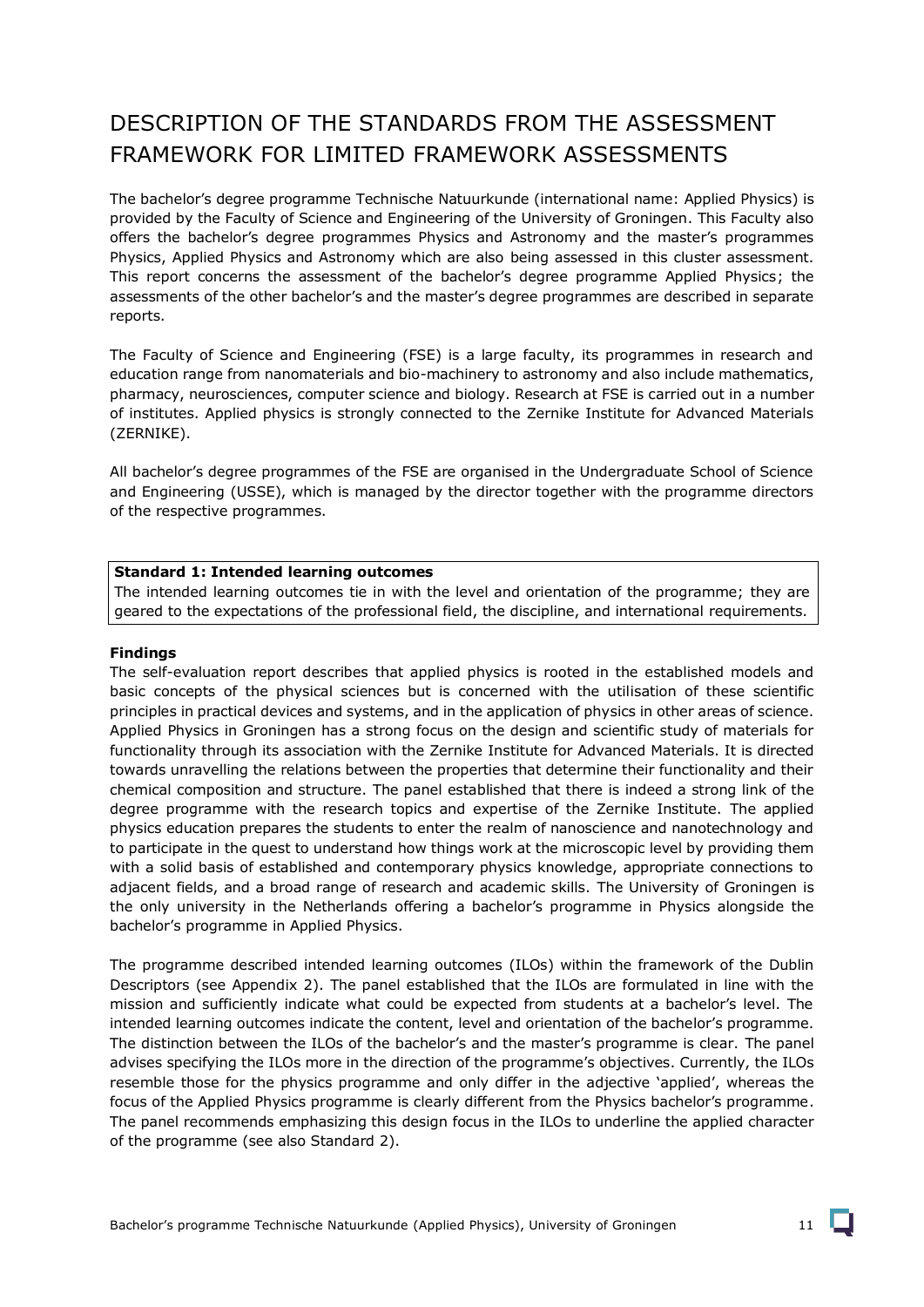The programme has aligned its ILOs with the domain-specific reference framework Physics (Appendix 1). This framework is used by all Physics and Astronomy programmes in the Netherlands. It was developed in a joint process at the European level (Tuning Physics) to align the Physics and Astronomy programmes at an international level. The ILOs use the Dublin descriptors to describe the knowledge, insights and skills that each bachelor's student in either Physics or Astronomy should acquire, regardless of his or her specialisation. The panel established that there is an alignment of the Physics and Astronomy programmes at a European level.

#### **Considerations**

The panel concluded that the ILOs of the bachelor's degree programme Applied Physics meet the Dutch qualification framework and the international standards. They sufficiently reflect the academic bachelor's level. The panel appreciates the strong link with the research topics and expertise of the Zernike Institute for Advanced Materials. The ILOs are aligned with the domain-specific reference framework for Physics, which was developed at the European level to align the Physics, Applied Physics and Astronomy programmes at an international level.

The panel recommends defining the ILOs more specifically for the bachelor's programme Applied Physics and include the design orientation.

#### **Conclusion**

*Bachelor's programme Applied Physics:* the panel assesses Standard 1 as 'meets the standard'.

#### **Standard 2: Teaching-learning environment**

The curriculum, the teaching-learning environment and the quality of the teaching staff enable the incoming students to achieve the intended learning outcomes.

#### **Findings**

#### *Curriculum*

The bachelor's curriculum in Applied Physics consists of three coherent learning lines:

- Basic physics: Mechanics & Relativity, Electricity & Magnetism, Thermodynamics & Statistical Physics, Quantum Mechanics 1, Waves & Optics, and Structure of Matter;
- Basic mathematics: Calculus 1+2, Linear Algebra 1, and Mathematical Physics;
- Skills: Physics Laboratory 1-3, Computational Methods for Science & Technology, Electronics & Signal Processing, and Physics, Astronomy, Ethics & Society.

The main goals of the first year are orientation, selection and basic education. The content and level of the first year are representative of the programme as a whole. Many courses are shared with Physics, Astronomy and Mathematics to facilitate the possibility to switch programmes. Teaching the required basic mathematics is concentrated in the first year. Basic physics subjects are predominantly offered as 10 EC courses that run for a full semester. From the second half of the second year, the focus of the programme shifts from a general physics background to the Applied Physics discipline, starting with Materials Science and Numerical Mathematics 1. In the third year, the focus shifts to technical-scientific aspects, with special attention being paid to applications and acquiring the knowledge and skills needed for designing. The programme concludes with the Bachelor Research Project of 15 EC. An overview of the programme is included in Appendix 3.

The Applied Physics curriculum does not allow a minor, but offers electives to broaden the scope of the programme towards adjacent fields, such as biophysics or energy, or to deepen knowledge through more theoretically oriented courses. However, the panel found that the Applied Physics curriculum leaves little freedom to choose for deepening or broadening. During the site visit, the panel discussed with the programme's representatives what the distinctive character of the Applied Physics is as compared to the Physics bachelor's programme, with which it shares many similarities in curriculum. Management and staff explained the panel that, although the curricula of the two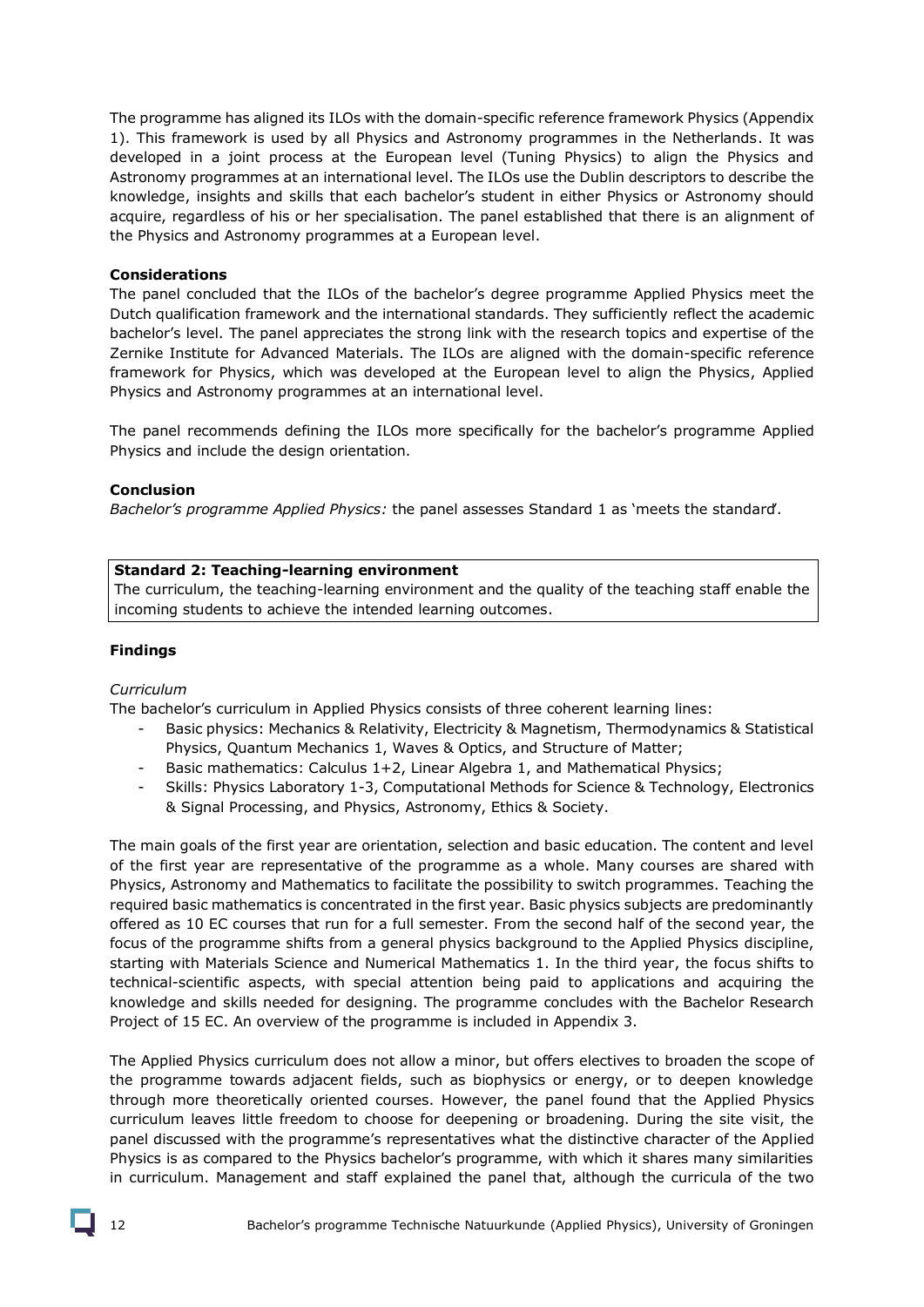programmes seem similar at first glance, there is clearly a different focus in the Applied Physics programme. For instance, the assignments and practicals for the Applied Physics students are specifically aimed at designing. Furthermore, the specific Applied Physics courses, including the bachelor project, are mainly taught and supervised by teachers associated with the Zernike Institute for Advanced Materials. The panel was able to verify this distinction in the interviews with teaching staff and students. It recommends to make this focus more visible in the description of the curriculum so the distinction between the programmes is also better visible on paper.

The skills training covers both academic and research skills and runs through the entire programme. Skills are not only taught in dedicated courses, they are also integrated in disciplinary courses and in the research project. When asked during the site visit, the students remarked that, in general, sufficient attention is paid to the development of presentation skills, which was confirmed by the teachers. The student chapter in the self-evaluation report stated that the students find that some attention is paid to other academic skills, such as writing reports and cooperating in a team. It is obvious that lab skills are trained in the lab courses (Physics Laboratory 1-3) and that computer, reporting and research skills are trained throughout the programme. In the self-evaluation report, the following courses were labelled for skills training: Computational Methods for Science & Technology, Electronics & Signal Processing, and Physics, Astronomy, Ethics & Society. Both teachers and students are of the opinion that computer skills and programming should be developed more without sacrificing any fundamental physics. The students suggested incorporating the development of computer skills, the Python course, in the physics courses. Teachers agreed with this suggestion and are already searching for a good place in the curriculum.

The panel finds the curriculum to be well-developed, managed and implemented, and there is a good alignment between it and the intended learning outcomes. It appreciates the coherent learning lines in the programme and established that ample attention is paid to the development of skills.

The University of Groningen chose to offer the programme in English with the aim to create an international academic environment. This choice is sufficiently substantiated according to the panel. An international academic community environment adds to the quality of the programme and prepares the students for their future career.

One of the recommendations of the former assessment panel was to pay more attention to career preparation in the programme. The panel learned during the site visit that the study association organises career-related activities, such as company visits. They are not very popular, however. Students assume this has to do with the fact that these activities are extracurricular. They would like to have more career orientation built into the bachelor's curriculum. The programme management is now developing plans to invite guest lecturers from companies and offer field trips as part of the regular curriculum. The panel encourages it to develop and implement these plans.

#### *Teaching forms*

Courses are generally taught in the form of lectures and tutorials with various levels of studentteacher interactivity. During the site visit teachers informed the panel that almost all of them had followed the University Teaching Qualification training, which stimulated many of them to introduce activating teaching methods, for instance flipping the classroom and the use of quizzes. Active participation by the student is promoted and expected in the tutorials and during practical work and other group-based work forms. Limited-scale implementation of academic learning communities has been initiated in several course units. In these courses students work as a group on assignments, partly unsupervised.

In the first semester of the first year, students are placed in mentor groups, mentored by a more advanced student and supervised by a tutor (a teaching staff member). These mentor groups support the students to get acquainted with university teaching and learning and are aimed at group building and developing study skills. In the second semester of the first year, the learning communities can be seen as a continuation of the mentor groups guided by staff members of the associated research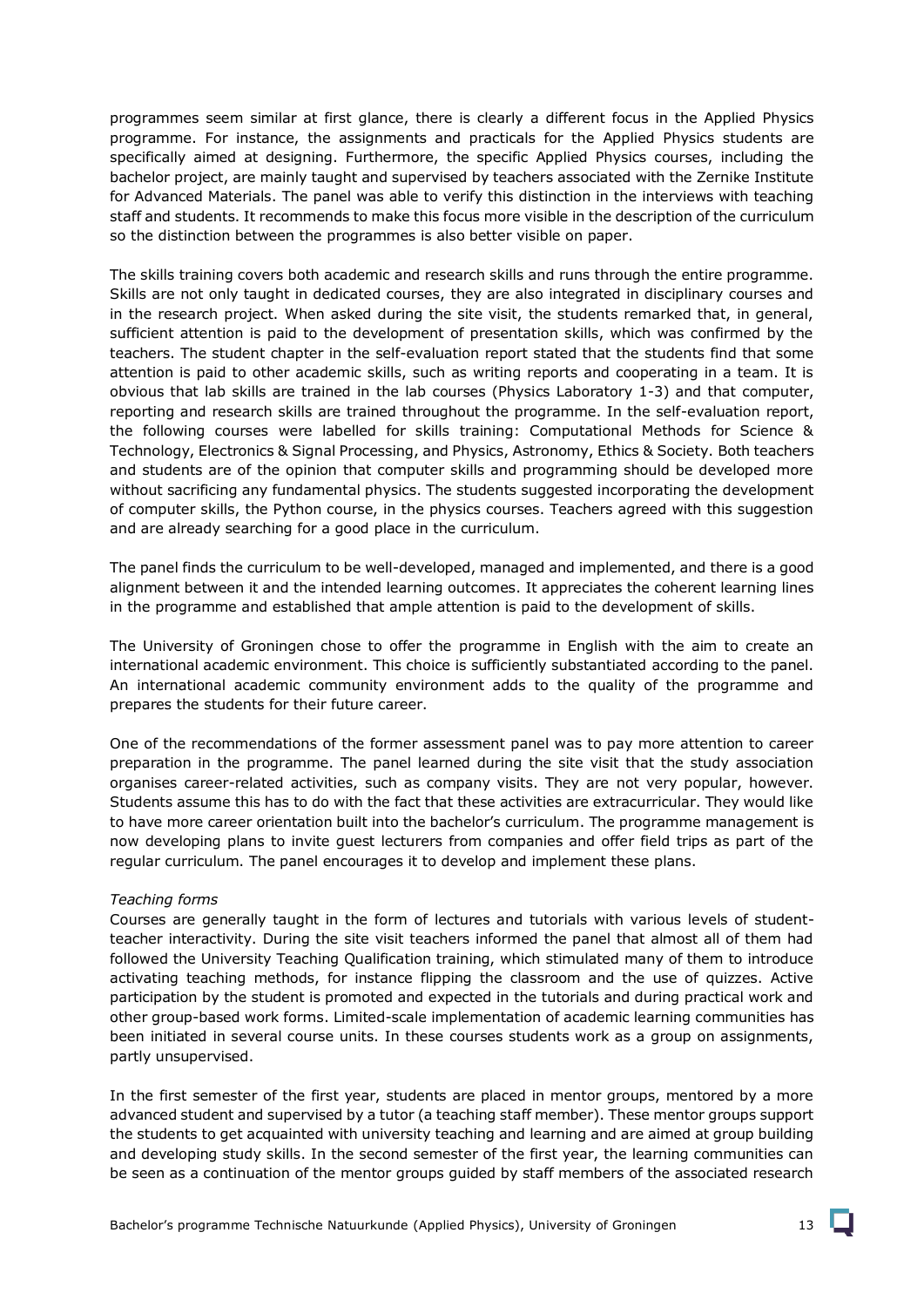institutes. They have been recently introduced, and according to the management, the first evaluations are positive. The composition of the mentor groups, aiming for a mix of female and male as well as national and international students, is done by the academic advisor. Mentors are trained in intercultural competency.

The panel established that the teaching forms used in the programme are aligned with the intended learning outcomes and the content of the curriculum. It appreciates the introduction of more activating teaching forms and the implementation of learning communities.

#### *Feasibility*

The academic year is divided into two semesters, each divided into two periods of eight instruction weeks followed by two exam weeks. In every period three course components of 5 EC are taught. The nominal workload for students is 40 hours per week.

Nearly all students who drop out do so in the first and second years. The programme management monitors study success in the first few months with an early warning system, particularly based on the results for the Calculus 1 course. The academic advisor acts when flags go up and invites the student to discuss his/her study progress and planning. The programme management attributes dropouts primarily to switching between the programmes or to the negative Binding Study Advice (BSA).

The panel discussed the feasibility of the programme with both the teachers and the students. It concluded from these discussions that there are no obstacles in the programme that hinder the students from finishing their studies in time. In its opinion, the mentor groups and the early warning system are good measures to keep the students on track and support them in their first months at university.

#### *Staff*

The tenured staff members contributing to the programme all have a PhD degree and are actively involved in research. As mentioned, the teaching staff for specific Applied Physics courses is mainly connected to the Zernike Institute for Advanced Materials. Some 75% of the active teaching staff has acquired a University Teaching Qualification (UTQ), and 40% of the academic staff has an international background. During the site visit the teachers added that they found the didactical training to be very useful as they learnt to use more activating teaching methods. PhD students and postdocs are also involved in teaching, mainly as teaching assistants for tutorials. In the next academic year a mandatory didactical training will be offered for PhD students and postdocs.

The students are positive about the teachers and report that they are accessible; in their experience, the teachers are very willing to help and answer questions. The students are also very positive about the added value of the academic advisor; she knows how to get things done and helps students with their planning.

The panel established that the bachelor's programme is taught by experts strongly connected to research and that a high proportion of the tenured staff has sufficient didactical training. The proficiency in English of all tenured teacher staff is sufficient.

#### *Facilities*

The student chapter of the self-evaluation report mentioned that the facilities for the programme (lab spaces, lecture rooms and study places) are mostly adequate with the exception of the practical equipment which is outdated in their opinion. Not all students, however, experience this as a major problem. The panel agrees with the students that the facilities are mostly adequate, but thinks that the lab equipment needs some attention. The management informed the panel that investments are being made to update lab equipment and facilities.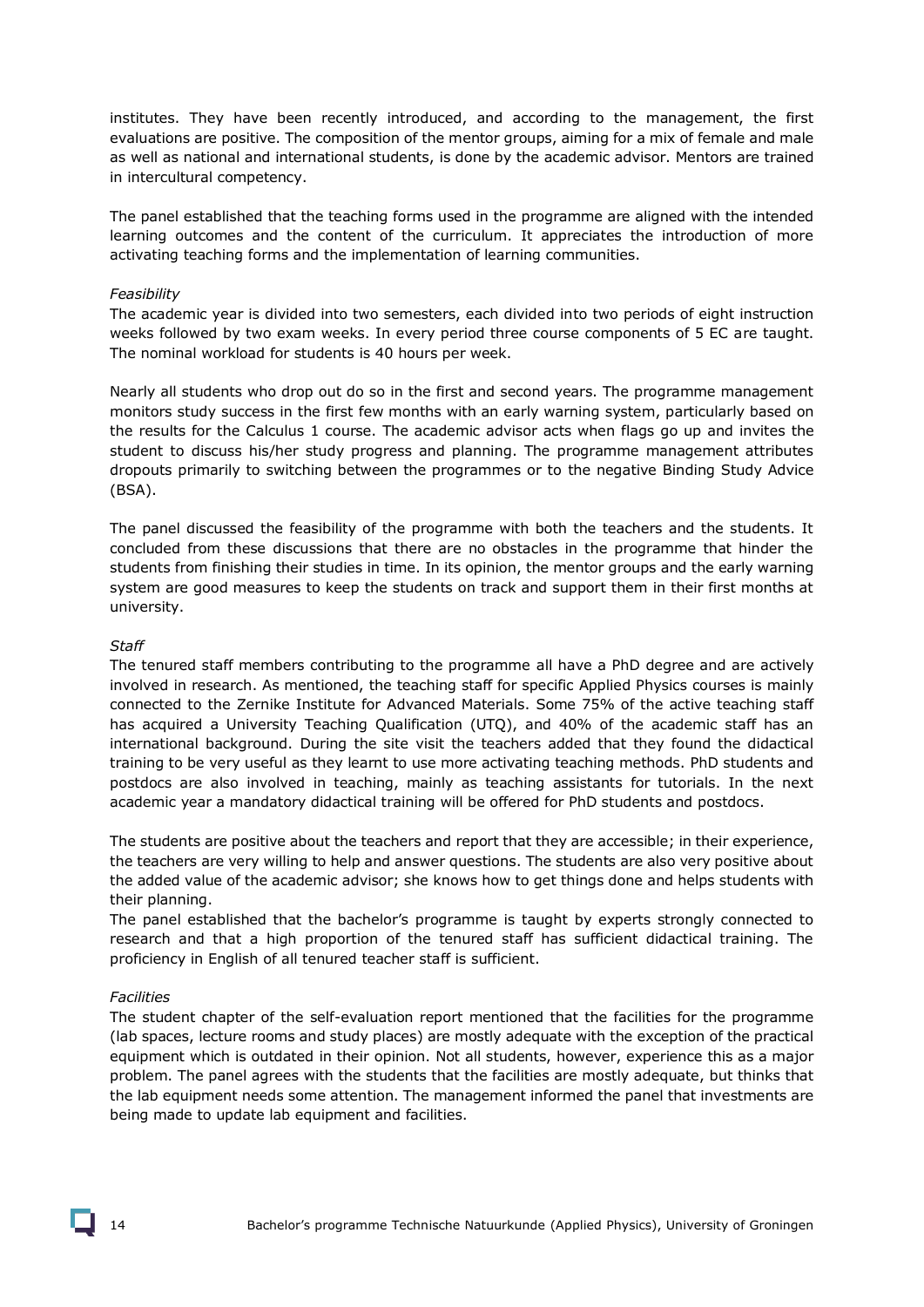#### **Considerations**

The curriculum of the bachelor's programme Applied Physics enables the students to achieve the intended learning outcomes. On paper, the first one and a half years of the applied physics curriculum is the same as the physics programme, but differs in its focus on design and engineering. The panel recommends making this specific focus more visible in the curriculum. It found the curriculum to be well-developed, managed and implemented, and there is a good alignment between it and the intended learning outcomes.

The panel established several positive aspects in the teaching-learning environment. It appreciates that the bachelor's programme is offered by experts who are closely connected to the Zernike Institute. Sufficient attention is paid to skills development in the programme.

In the panel's opinion the introduction of academic learning communities is a very positive development, with the intention to enhance student participation, sense-of-community, and ownership of the study programme. It encourages the programme management to monitor these communities closely.

The quality of the teaching staff is good, and the students are positive about the quality and dedication of their teachers. The university has an adequate policy and good intensive training programmes for enhancing the didactic quality of the teaching, resulting in awareness of the benefits of activating teaching methods. The panel thinks that a good start has been made to innovate the teaching methods and recommends continuing in this line.

The panel also appreciates the mentoring system and that the students are closely followed in the first semester to support their transition from secondary school to university. The programme is feasible, as the success rates are in line with the national averages for science programmes.

The programme-specific facilities are adequate, but the lab equipment needs some attention.

The choice to offer the programme in English is sufficiently substantiated according to the panel. The panel agrees with the faculty that an international academic environment adds to the quality of the programme and prepares the students for their future career.

#### **Conclusion**

*Bachelor's programme Applied Physics:* the panel assesses Standard 2 as 'meets the standard'.

#### **Standard 3: Student assessment**

The programme has an adequate system of student assessment in place.

#### **Findings**

#### *Assessment policy*

An assessment plan is drafted annually by the programme director and approved by the Faculty Board. It consists of a list of the examiners, modes of assessment of all course units, a list of individual Research Project supervisors and a matrix clarifying the relationship between the learning outcomes of the course units and the final learning outcomes of the degree programme. In addition to this assessment plan at the programme level, a Course Unit Assessment Overview (CUAO) is available for each course. This overview is a systematic description of the links between the learning outcomes, modes of instruction and modes of assessment and grading, and the position of the course in the curriculum. These overviews are updated annually. A summary of the CUAO is made available to the students. The panel studied several CUAOs during the site visit. It is very positive about these overviews.

The programme uses different modes of assessment, such as multiple-choice and written exams, assignments, oral exams, presentations, reports and research projects. The preferred assessment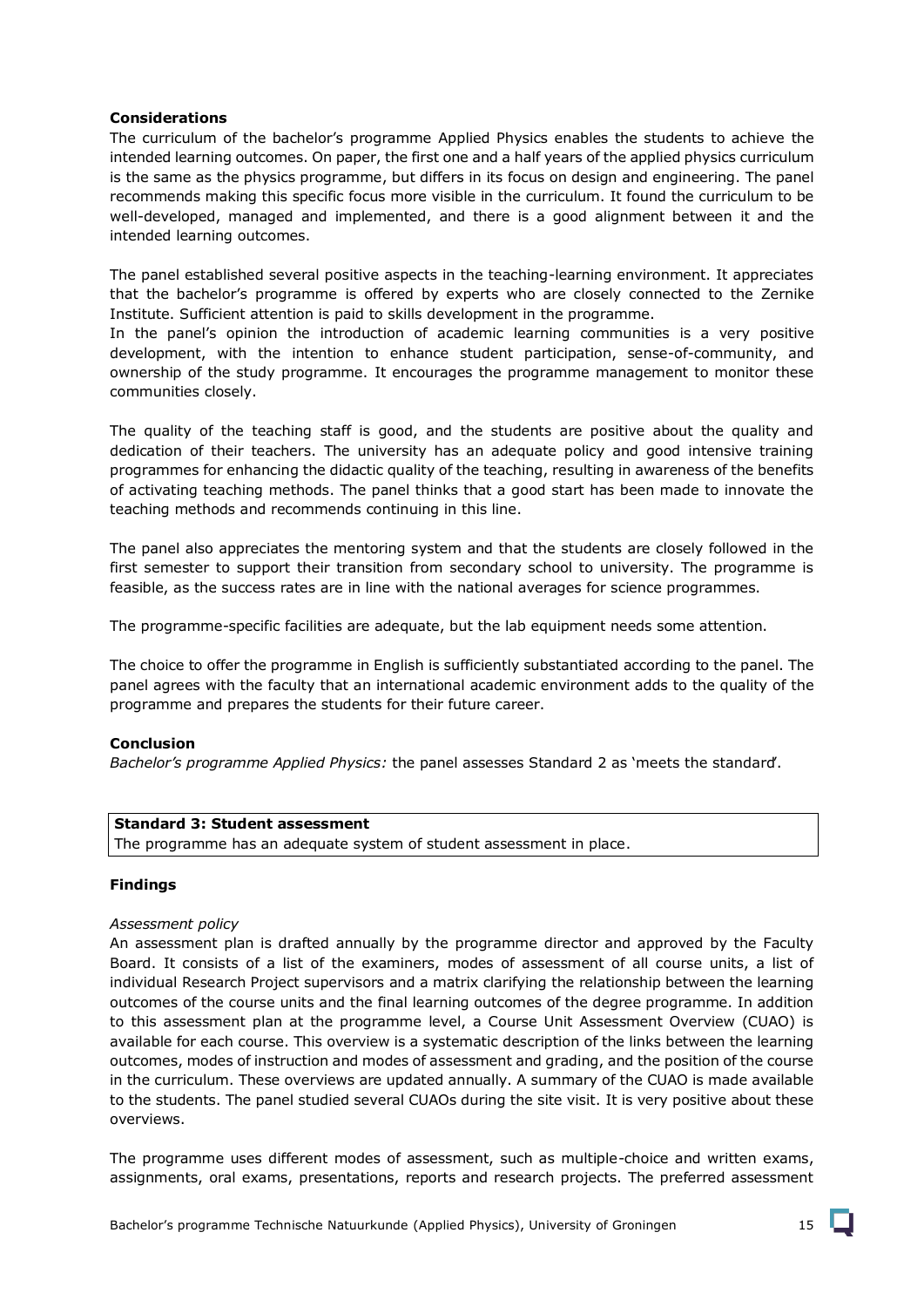method throughout the curriculum gradually shifts towards ones more suited to assessing higher levels of knowledge and skills, reaching the level of independent creation during the research project.

As a rule, exams and assignments of course units are always drafted by two lecturers, or checked by a colleague (peer review). Individually supervised course units, like the bachelor research project, are assessed using a standard assessment form. Furthermore, at least two examiners are involved: the supervisor and a second examiner. The panel viewed the assessment forms used for the bachelor research project and discussed the use of this form as well as the procedure followed by the examiners with the teachers and the Board of Examiners during the site visit. It noticed that there is no grading rubric included in the form and that some of the completed forms lacked motivation for the grades. The students did inform the panel that they received extensive oral feedback on their bachelor's theses and that they were quite satisfied with that. The panel would, nevertheless, recommend formalising motivation of the grading on paper.

The panel finds the assessment system and policy adequately developed and implemented.

#### *Board of Examiners*

The Board of Examiners (BoE) for the bachelor's and master's degree programmes Physics and Applied Physics consists of four members, chosen from the teaching staff, and one external member. Since the last programme assessment several actions were taken to strengthen the role and the task performance of BoE. The BoE is responsible for ensuring the quality of examinations and final assessments. The BoE checks whether the Assessment Plan is appropriate for the intended learning outcomes of the programme, whether the suggested examiners are qualified for their role, whether there is sufficient variety in the modes of assessment and whether they are appropriate for the specific learning outcomes.

To check the assessment of the research projects, the BoE annually reviews at least 8 theses. Priority is given to theses with grades 6, 6.5 or 9 and higher. In the last assessment period the BoE generally agreed with the marks awarded by the supervisors. One aspect of improvement identified by the BoE was that the supervisors could elaborate more on the justification of grades on the assessment form. This aspect was also noted by the panel, as described above.

The CUAO is an important instrument for the BoE to check the quality of the assessments of the course units. To ensure the quality of examinations, the BoE checks the assessments of about eight course units annually. The panel is positive about the way the BoE is performing its tasks. Its role has obviously been extended and improved in the assessment period. The panel concluded that the examinations, tests and the thesis assessment are transparent, valid and reliable.

#### **Considerations**

The panel finds the assessment system and policy adequately developed and implemented. The courses use a variety of assessment methods, which are aligned with the learning outcomes and the curriculum. The procedures are transparent for teachers and students.

The panel is positive about the way the Board of Examiners is performing its tasks. Its role has obviously been extended and improved in the assessment period. The panel concluded that the examinations, tests and the thesis assessment are transparent, valid and reliable.

The panel particularly values the Course Unit Assessment Overviews (CUAOs) for all courses.

#### **Conclusion**

*Bachelor's programme Applied Physics:* the panel assesses Standard 3 as 'meets the standard'.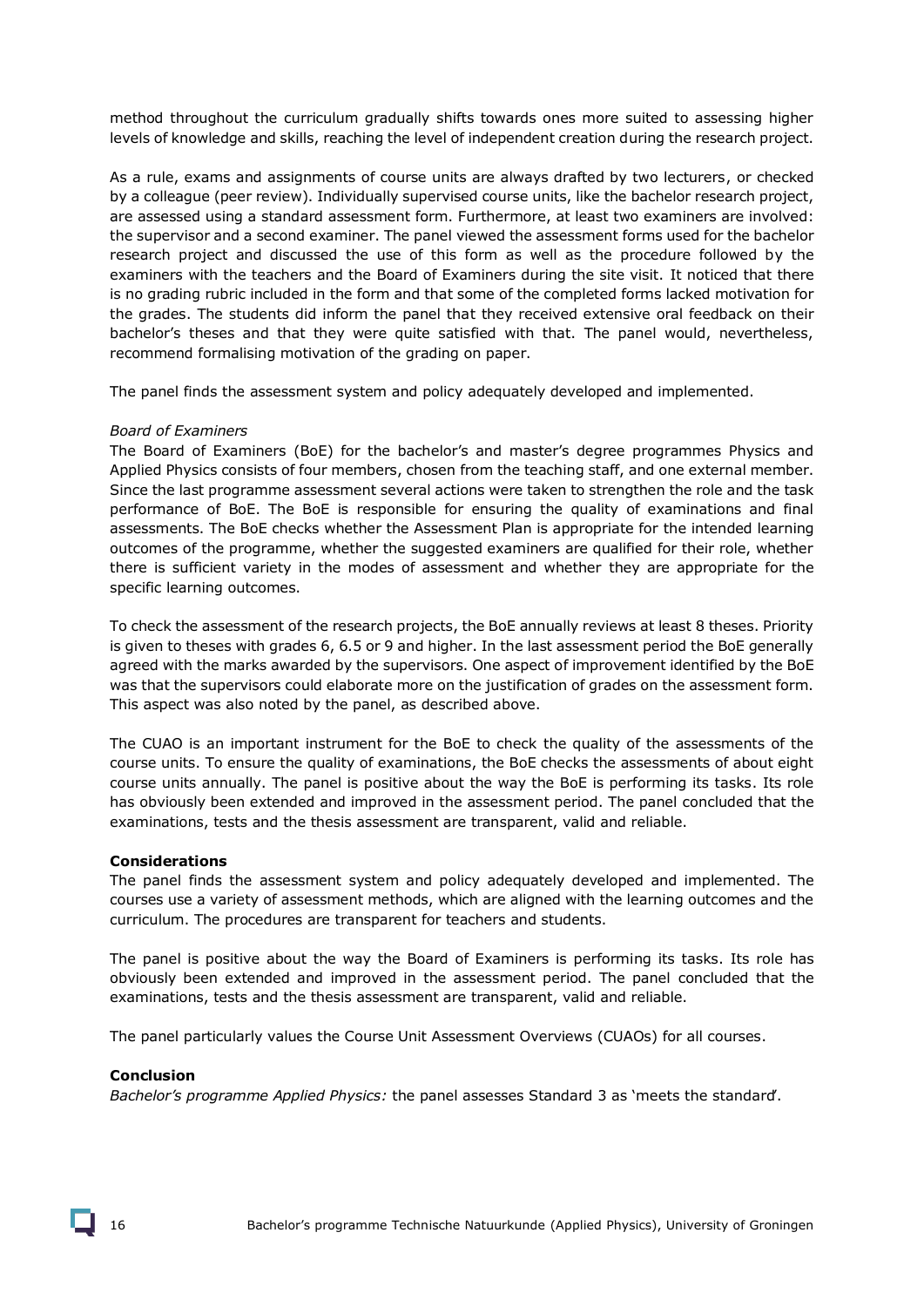#### **Standard 4: Achieved learning outcomes**

The programme demonstrates that the intended learning outcomes are achieved.

#### **Findings**

The self-evaluation report indicated that the bachelor's programme Applied Physics guarantees that students are educated regarding knowledge, skills, and attitude as specified in the learning outcomes by presenting a matrix of the intended learning outcomes and the curriculum. The panel verified this matrix and concluded that the curriculum ensures that graduates have achieved the intended learning outcomes. It studied a selection of ten bachelor's theses and their assessments. The theses showed that the graduates are capable of drawing up a research question and designing, planning and conducting research. They demonstrated that they can translate a physics problem into a plan of approach while taking practical boundary conditions into account. They showed that they are able to report on their research, are aware of the societal, ethical and social aspects of their project, and are able to write the report in English.

Almost all bachelor graduates proceed to a master's programme, usually the master's programme Applied Physics at the University of Groningen (73.4%), but also to the master's programme Physics of the same university, other master's programmes at the University of Groningen or master's programmes at other Dutch universities. The alumni felt well prepared for their master's programme.

#### **Considerations**

The panel concluded that graduates of the bachelor's programme Applied Physics have achieved the intended learning outcomes. It found the level of the bachelor's theses to be good. The graduates are well prepared for continuing their study in a master's programme.

#### **Conclusion**

*Bachelor's programme Applied Physics:* the panel assesses Standard 4 as 'meets the standard'.

### GENERAL CONCLUSION

The panel judged that the bachelor's programme in Applied Physics offered by the University of Groningen meets all standards of the NVAO assessment framework for limited programme assessment. The panel therefore recommends accreditation of the programme.

#### **Conclusion**

The panel assesses the *bachelor's programme Applied Physics* as 'positive'.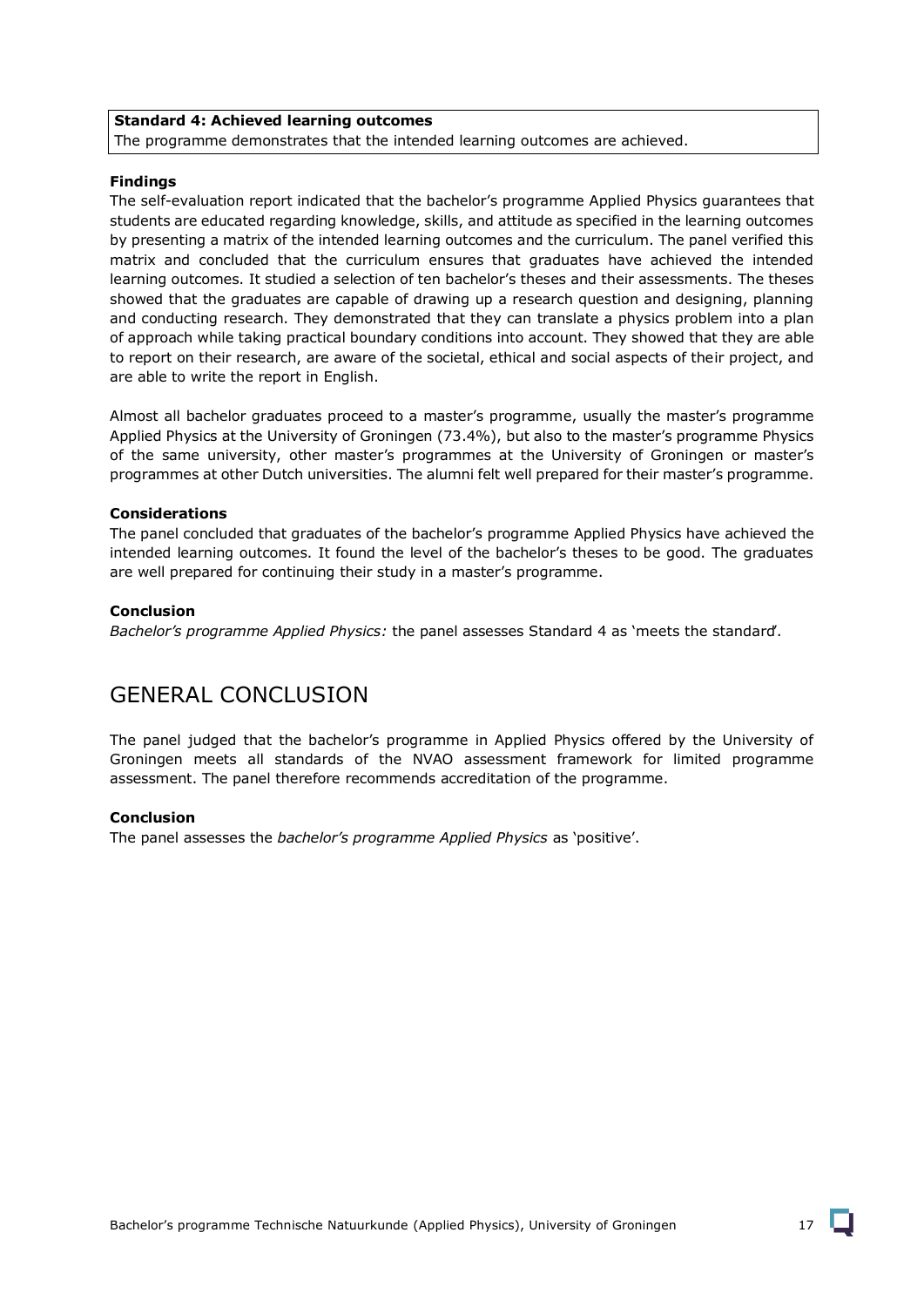<span id="page-17-0"></span>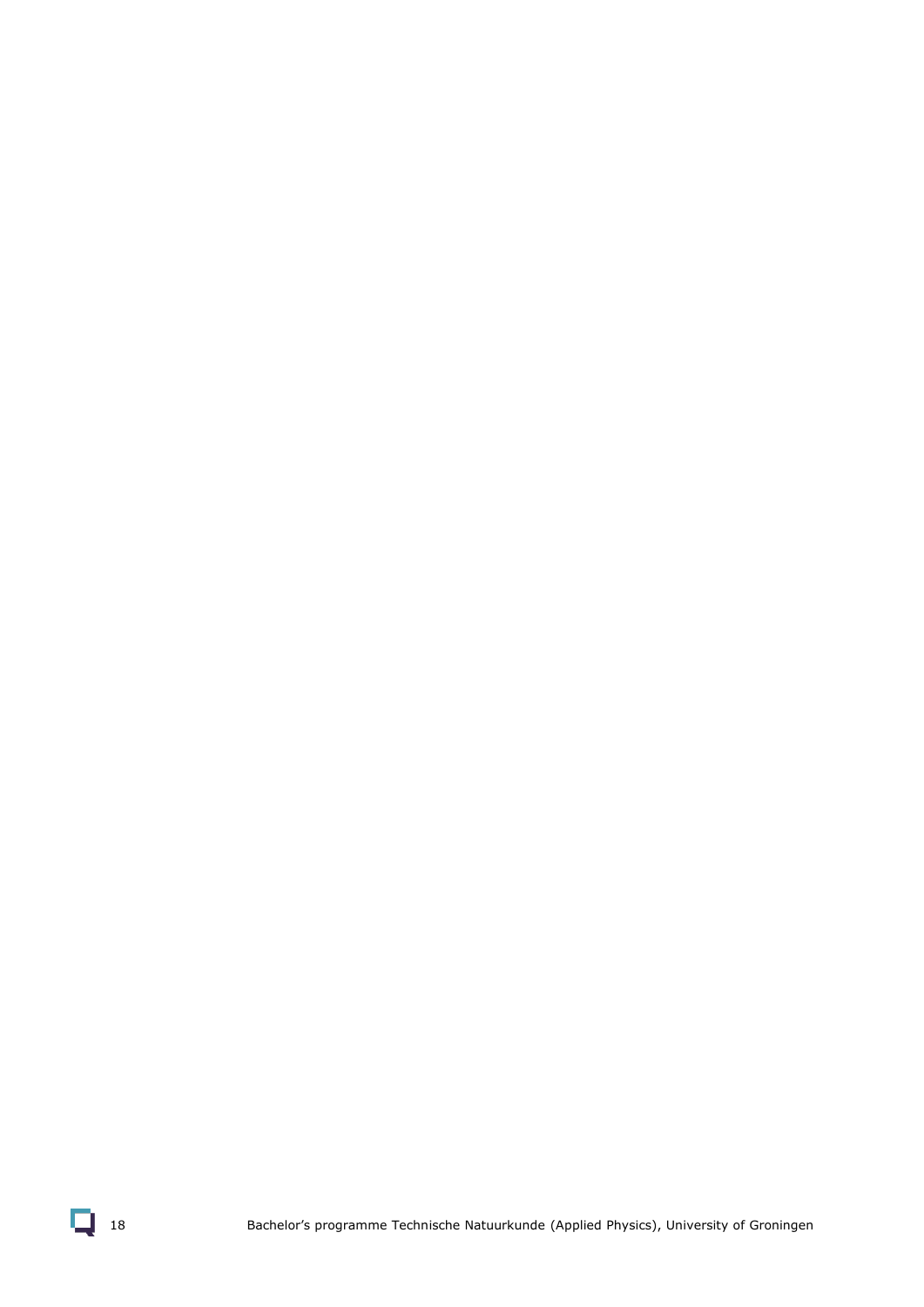### **APPENDICES**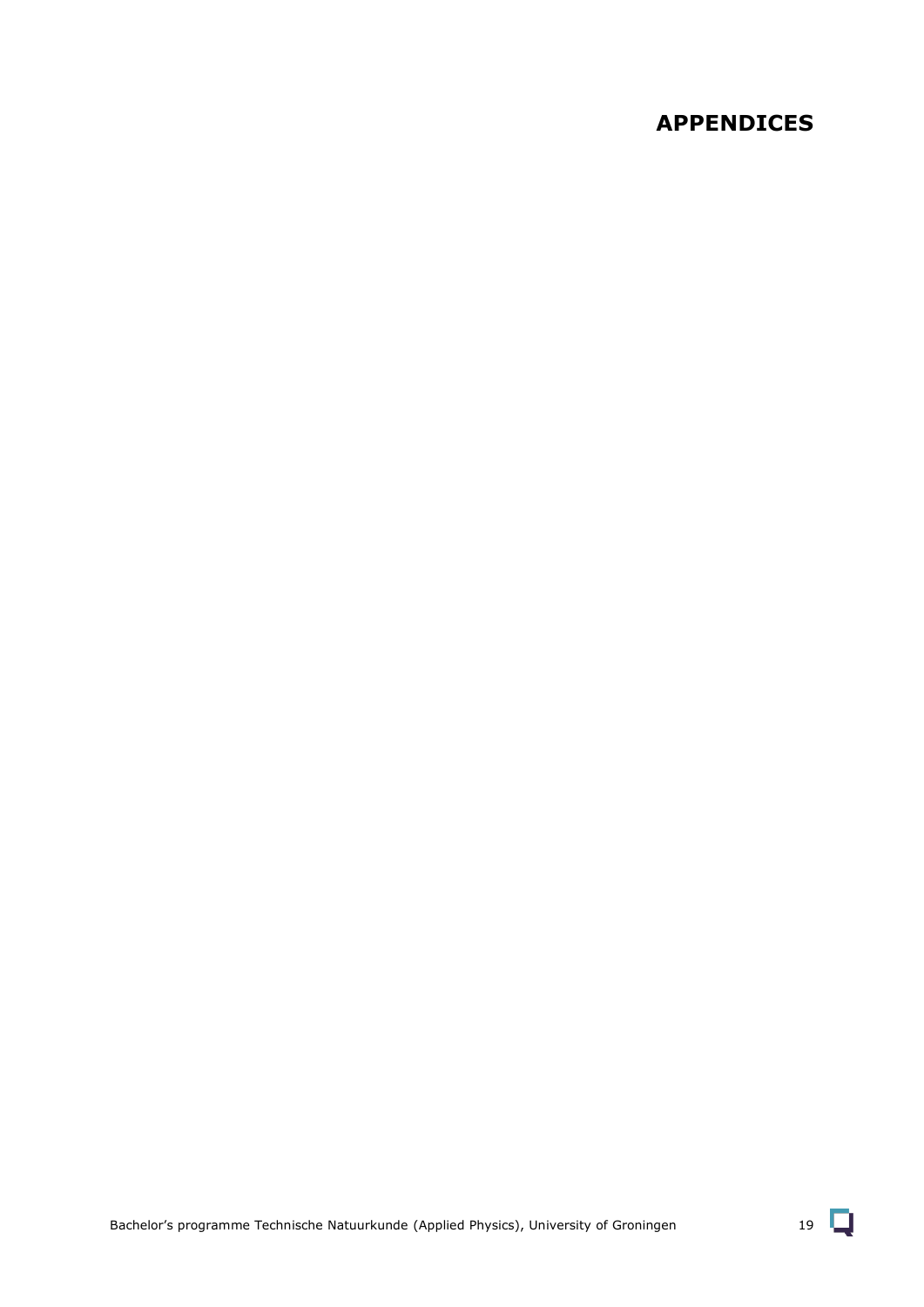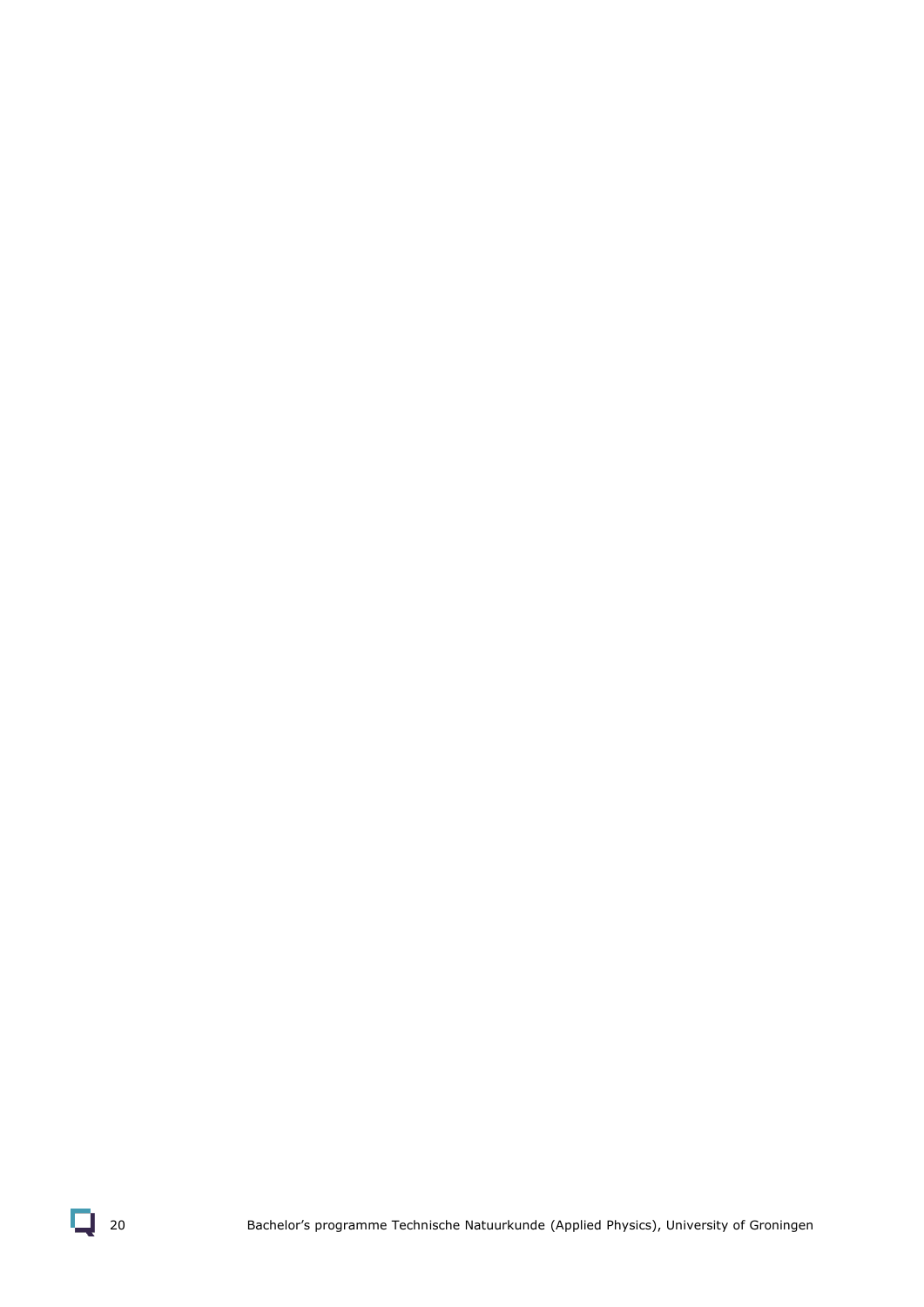# <span id="page-20-0"></span>APPENDIX 1: DOMAIN-SPECIFIC FRAMEWORK OF REFERENCE

#### **Introduction**

The goal of a university programme is to prepare students for an independent practice of the profession of the relevant discipline, and to give them the ability to apply the knowledge and skills they have acquired. Dutch university programmes in the domain of (applied) physics and astronomy are required to reach a level which allows the graduate to be competitive in the international research or in the job market, in particular with respect to countries which have a high profile in these areas. The domain specific reference frame is meant to be a gauge for reaching this goal.

The framework is based on that used in the Teaching Programme Assessment (Onderwijsvisitatie) of 2013. This in its turn was derived from the qualifications as formulated in the document 'Reference points for the design and delivery of degree programmes in physics', which was a product of the socalled Tuning Project63<sup>1</sup> and, to a lesser extent, the document 'A European Specification for Physics Master Studies' of the European Physical Society (2009). The 2013 framework has been modified and updated in three ways: (1) the programme descriptors are now divided over the usual five Dublin indicators, instead of over the original three categories: cognitive competences, practical skills, and generic competences, (2) several competences have been rephrased, (3) the competence 'Estimation skills' has been added.

The descriptors for the programmes have been formulated in terms of competences acquired by the graduating student, which leads to specific requirements for the curriculum. Programmes with the same name at different (Dutch) universities will in general not be identical. Different specialisations in the research staff or focus on particular subjects leads to differences in the eligible part of the programmes, and there is a structural difference between (the goals of) general universities and universities of technology. As a consequence, there are different ways to comply with the requirements of the reference frame. Essential is that the local choices for, and focus of the programme fit the internationally accepted standards.

#### **Programme descriptors**

The descriptors for the Bachelor's degree programmes in Physics, Applied Physics, and Astronomy are divided over the five Dublin descriptors, where the highest or most relevant descriptor is used for this division. The number in the second column is the 'Rating of importance' at the Bachelor level mentioned in the Tuning Physics document. The competence 'Estimation skills' and the related competence 'Problem solving skills' are combined (ratings 2 and 9). The three colors indicate the type of competence: light color = core curriculum, medium color = familiarity with physics research, dark color = general skills.

 1 In May 2018 a new version of the Tuning document was published, as output of the CALOHEE project (https://www.calohee.eu/). In this document, a different structure of competences is proposed (nine 'disciplines', each divided into 'knowledge', 'skills' and 'wider competences'). The compilers of the present framework have decided to follow the simpler, yet elegant structure of the Tuning 2008 document. Where relevant, aspects of the Tuning (2018) have been incorporated.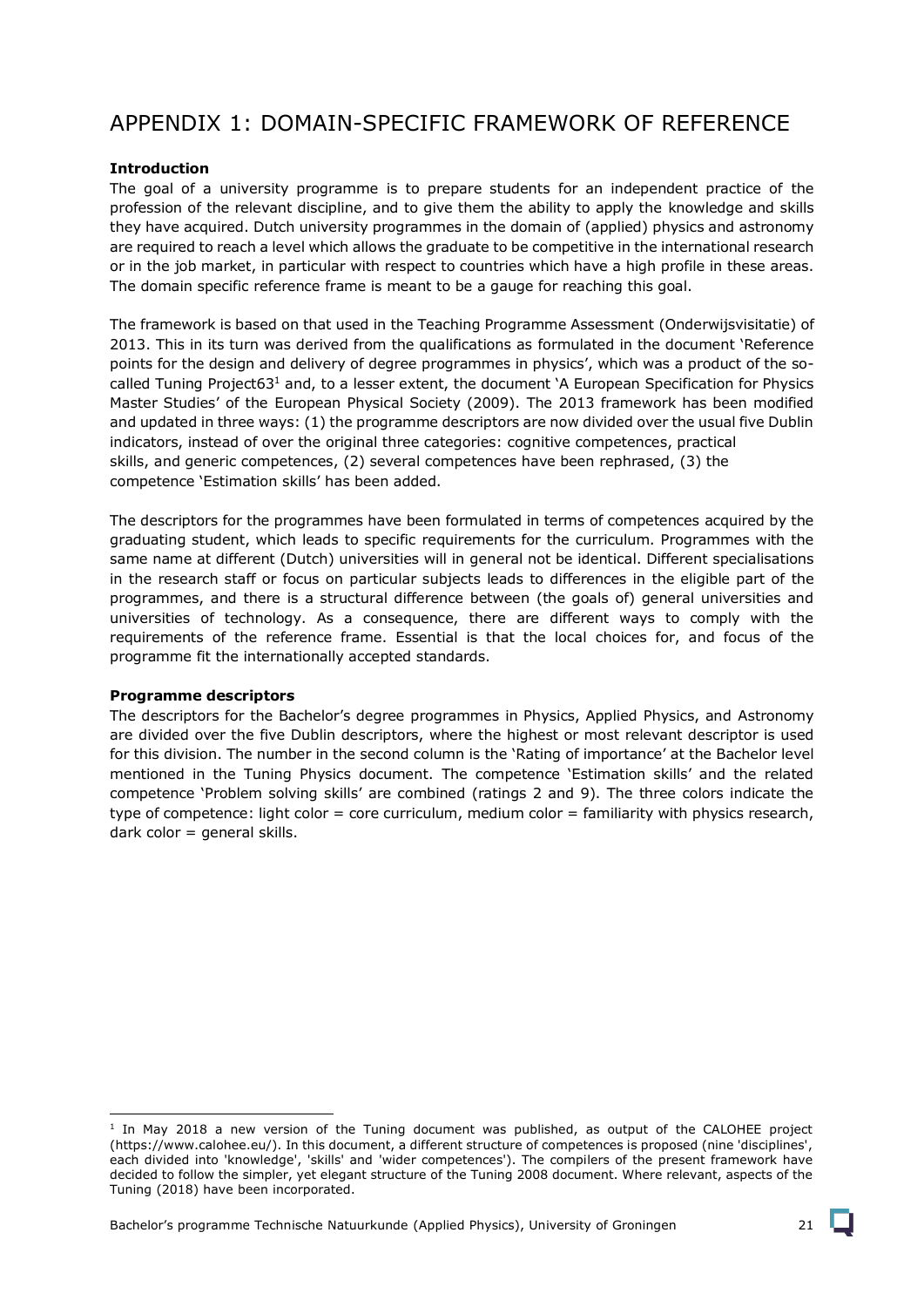### (A) Knowledge and understanding

|    | Rating of<br>importance | Specific<br>competence                          | Description. On completion of the degree<br>course, the student should                                                                                             |
|----|-------------------------|-------------------------------------------------|--------------------------------------------------------------------------------------------------------------------------------------------------------------------|
| A1 | -5.                     | Knowledge<br>and<br>understanding of<br>physics | have a good understanding of the<br>important physical theories (logical and<br>mathematical structure, experimental<br>support, physical phenomena<br>described). |
| A2 | 14                      | Understanding of<br>the physics culture         | be familiar with the most important<br>areas of physics and with the common<br>approaches, which span many areas in<br>physics.                                    |
| A3 | 8                       | Frontier research<br>(MSc only)                 | have a good knowledge of the state of<br>the art in (at least) one of the presently<br>active topics in physics research.                                          |

### (B) Applying knowledge and understanding

|           |      | Specific<br>competence                                 | Description. On completion of the degree<br>course, the student should                                                                                                                                                                                                                                    |
|-----------|------|--------------------------------------------------------|-----------------------------------------------------------------------------------------------------------------------------------------------------------------------------------------------------------------------------------------------------------------------------------------------------------|
| <b>B1</b> | 2, 9 | Problem<br>solving<br>skills,<br>Estimation<br>skills. | be able to frame, analyse and break down<br>a problem in phases defining a suitable<br>algorithmic procedure; be able to evaluate<br>clearly the orders of magnitude in<br>situations which are physically different,<br>but show analogies, thus allowing the use<br>of known solutions in new problems. |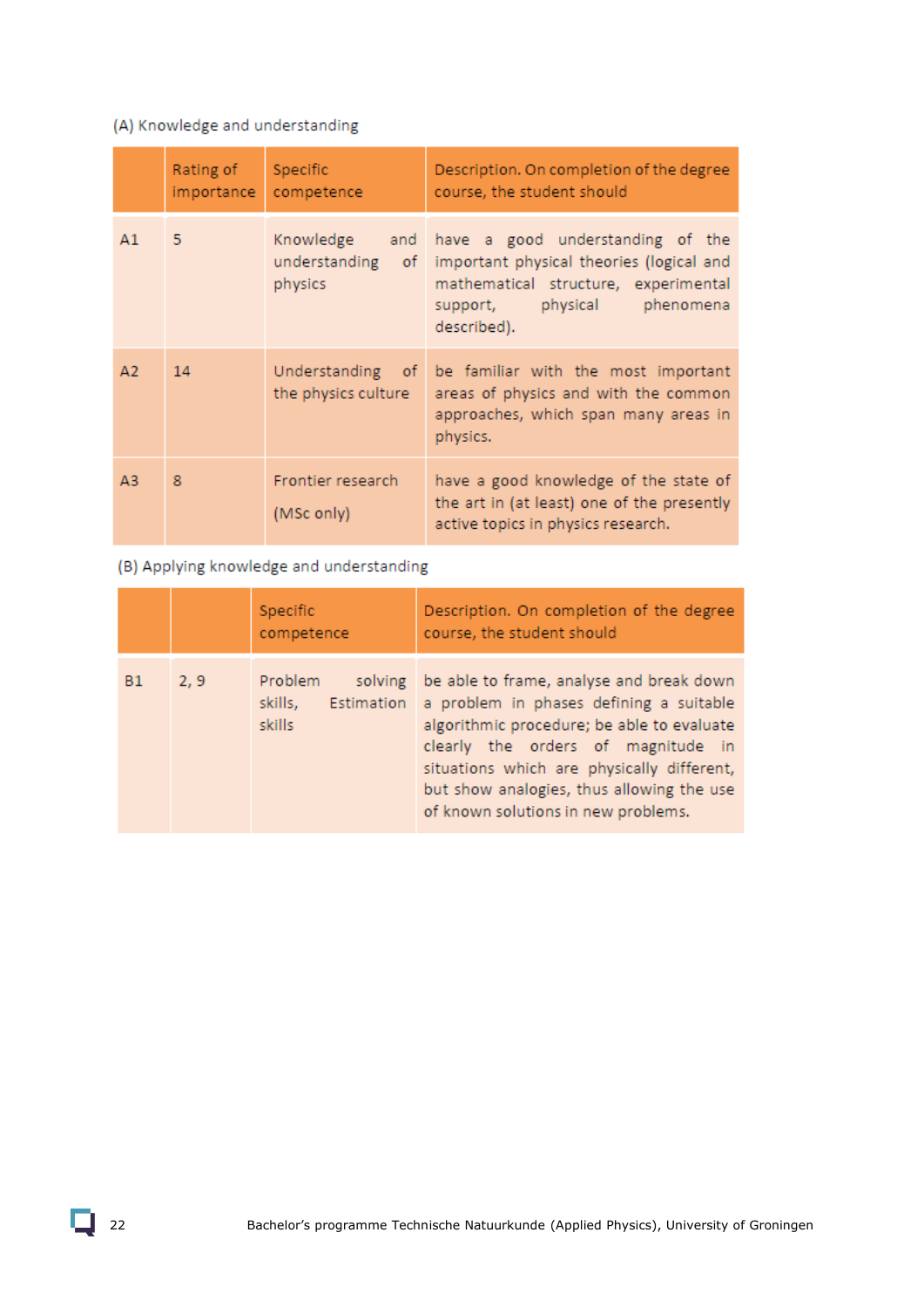| <b>B2</b> | $\mathbf{1}$ | Modelling skills                                        | be able to identify the essentials of a<br>process/situation and to set up a working<br>model of the same; be able to perform the<br>required approximations; i.e. critically think<br>about how to construct physical models.                                                                                                                                  |
|-----------|--------------|---------------------------------------------------------|-----------------------------------------------------------------------------------------------------------------------------------------------------------------------------------------------------------------------------------------------------------------------------------------------------------------------------------------------------------------|
| <b>B3</b> | 7            | Mathematical skills                                     | be able to understand and master the use<br>of the most commonly used mathematical<br>and numerical methods.                                                                                                                                                                                                                                                    |
| <b>B4</b> | 10           | <b>Experimental skills</b>                              | have become familiar with most important<br>experimental methods and be able to<br>perform experiments independently, as<br>well as to describe, analyse and critically<br>evaluate experimental data; and to be able<br>to scientifically report the findings.                                                                                                 |
| <b>B5</b> |              | <b>Computer skills</b>                                  | be able to use appropriate software,<br>programming<br>language,<br>computational<br>tools and methods in physical<br>and<br>mathematical investigations.                                                                                                                                                                                                       |
| <b>B6</b> | 6            | Familiarity<br>with<br>basic and<br>applied<br>research | acquire an understanding of the nature and<br>ways of physics research and of how<br>physics research is applicable to many<br>fields other than physics, e.g. engineering;<br>be able to design experimental and/or<br>theoretical procedures for: (i) solving<br>current problems in academic or industrial<br>research; (ii) improving the existing results. |

### (C) Judgement

| C1 | 13 | professional<br>Human<br>skills | be able to develop a personal sense of<br>responsibility; be able to gain professional<br>flexibility through the wide spectrum of<br>scientific techniques offered in the<br>curriculum; be able to organize the<br>learning process, evaluate<br>personal<br>personal work, consult experts for |
|----|----|---------------------------------|---------------------------------------------------------------------------------------------------------------------------------------------------------------------------------------------------------------------------------------------------------------------------------------------------|
|    |    |                                 | information<br>about<br>(e.g.<br>career<br>opportunities)<br>when<br>support<br>and                                                                                                                                                                                                               |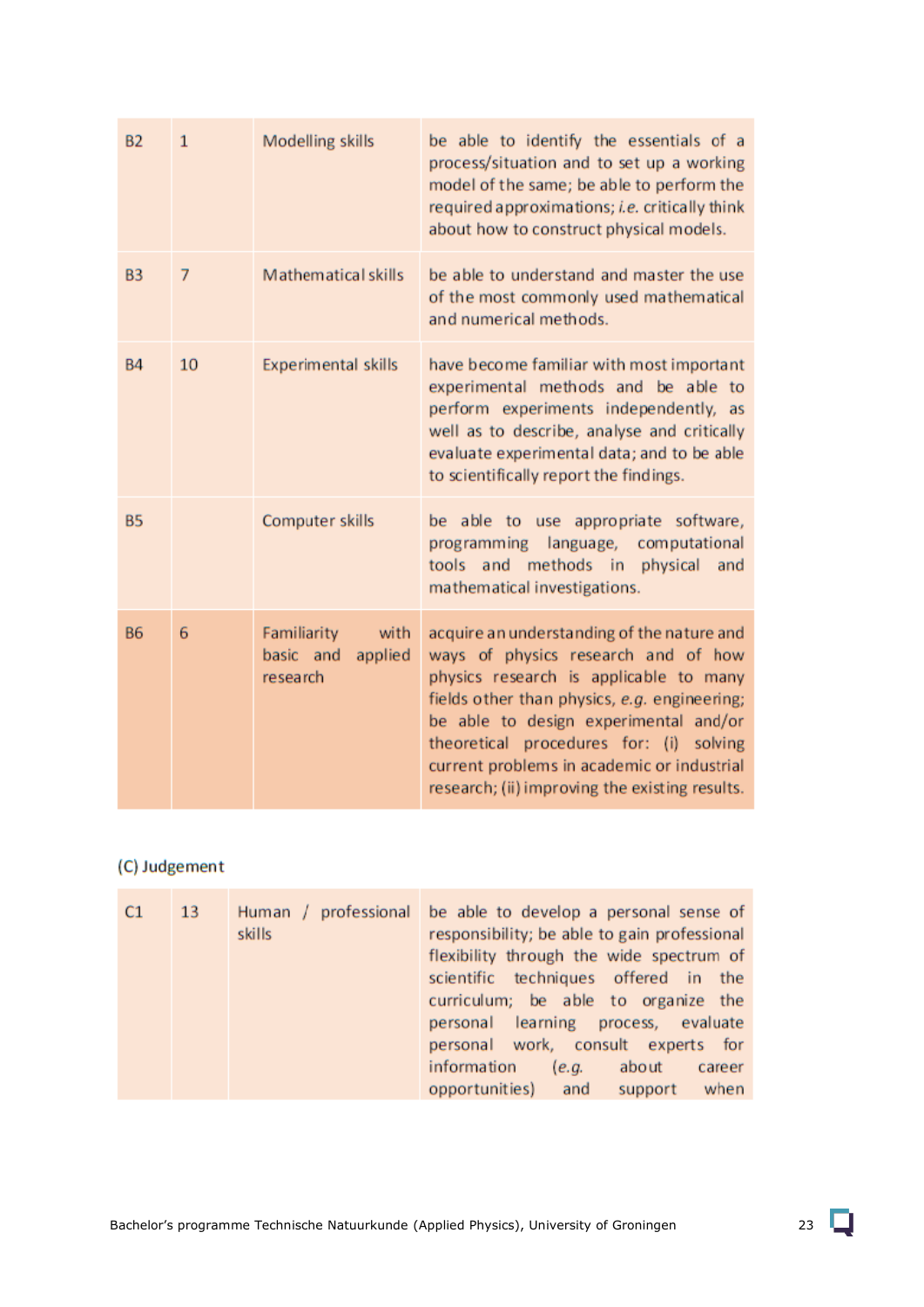|                |    |                                                | appropriate; have had the opportunity to<br>take courses that prepare for teaching<br>physics at secondary school, as well as the<br>opportunity<br>in-depth<br>to to<br>gain<br>interdisciplinary skills.                                                                                                                                                                                                                                                 |
|----------------|----|------------------------------------------------|------------------------------------------------------------------------------------------------------------------------------------------------------------------------------------------------------------------------------------------------------------------------------------------------------------------------------------------------------------------------------------------------------------------------------------------------------------|
| C <sub>2</sub> | 18 | Absolute standards                             | have become familiar with highly regarded<br>research in the field, thus developing an<br>awareness of the highest standards.                                                                                                                                                                                                                                                                                                                              |
| C <sub>3</sub> | 17 | Ethical<br>awareness<br>(relevant for physics) | be able to understand the socially related<br>problems related to the profession, and to<br>comprehend the ethical characteristics of<br>research and of the professional activity in<br>physics and its responsibility to society; be<br>able to conduct processes of decision<br>making and inspect the consequences of<br>actions taking into account principles,<br>norms, values and standards both from a<br>personal and a professional standpoint. |
| C <sub>4</sub> | 12 | Management skills<br>(MSc only)                | be able to work with a high degree of<br>autonomy, even accepting responsibility in<br>(project) planning, and in the managing of<br>structures.                                                                                                                                                                                                                                                                                                           |

### (D) Communication

| D <sub>1</sub> | 11 | <b>Communication skills</b> | be able to listen carefully and to present<br>difficult ideas and complex information in a<br>clear and concise manner to a professional<br>as well as to lay audiences; be able to work<br>in a multidisciplinary or<br>in<br>an<br>interdisciplinary team. |
|----------------|----|-----------------------------|--------------------------------------------------------------------------------------------------------------------------------------------------------------------------------------------------------------------------------------------------------------|
| D <sub>2</sub> | 16 | Language skills             | be able to read, speak, and write in<br>technical English.                                                                                                                                                                                                   |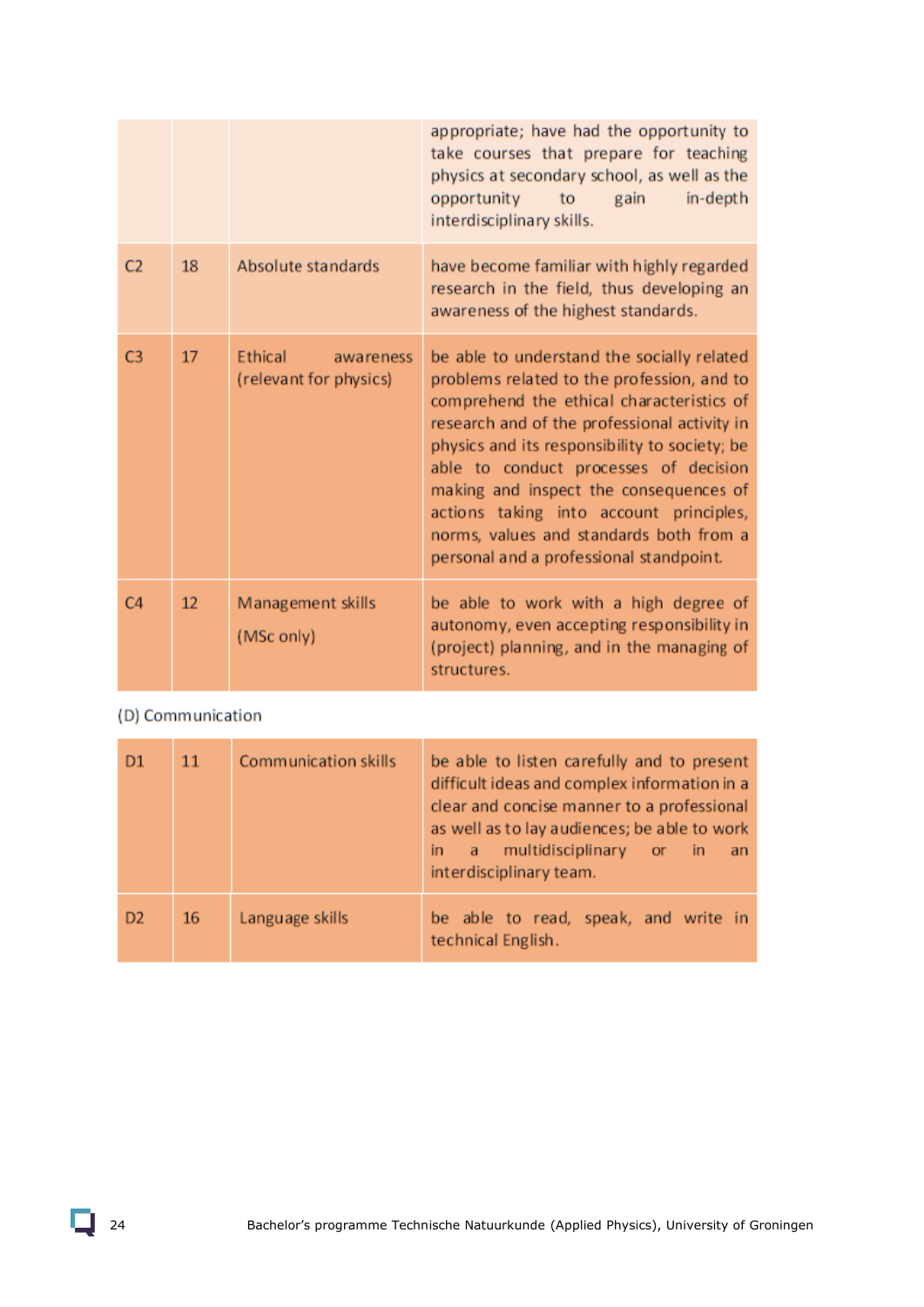### (E) Learning

| E1             | 3  | Literature search             | be able to search for and use physical and<br>other technical literature, as well as any<br>other sources of information relevant to<br>research work and technical project<br>development.                                       |
|----------------|----|-------------------------------|-----------------------------------------------------------------------------------------------------------------------------------------------------------------------------------------------------------------------------------|
| E <sub>2</sub> | 4  | Learning ability              | be able to enter new fields through<br>independent study; have developed those<br>learning skills that are necessary for them<br>to continue to undertake further study with<br>a high degree of autonomy (lifelong<br>learning). |
| E <sub>3</sub> | 15 | Updating skills<br>(MSc only) | enjoy the facility to remain informed of<br>new developments and methods, and be<br>able to provide professional advice on their<br>possible impact or range of applications.                                                     |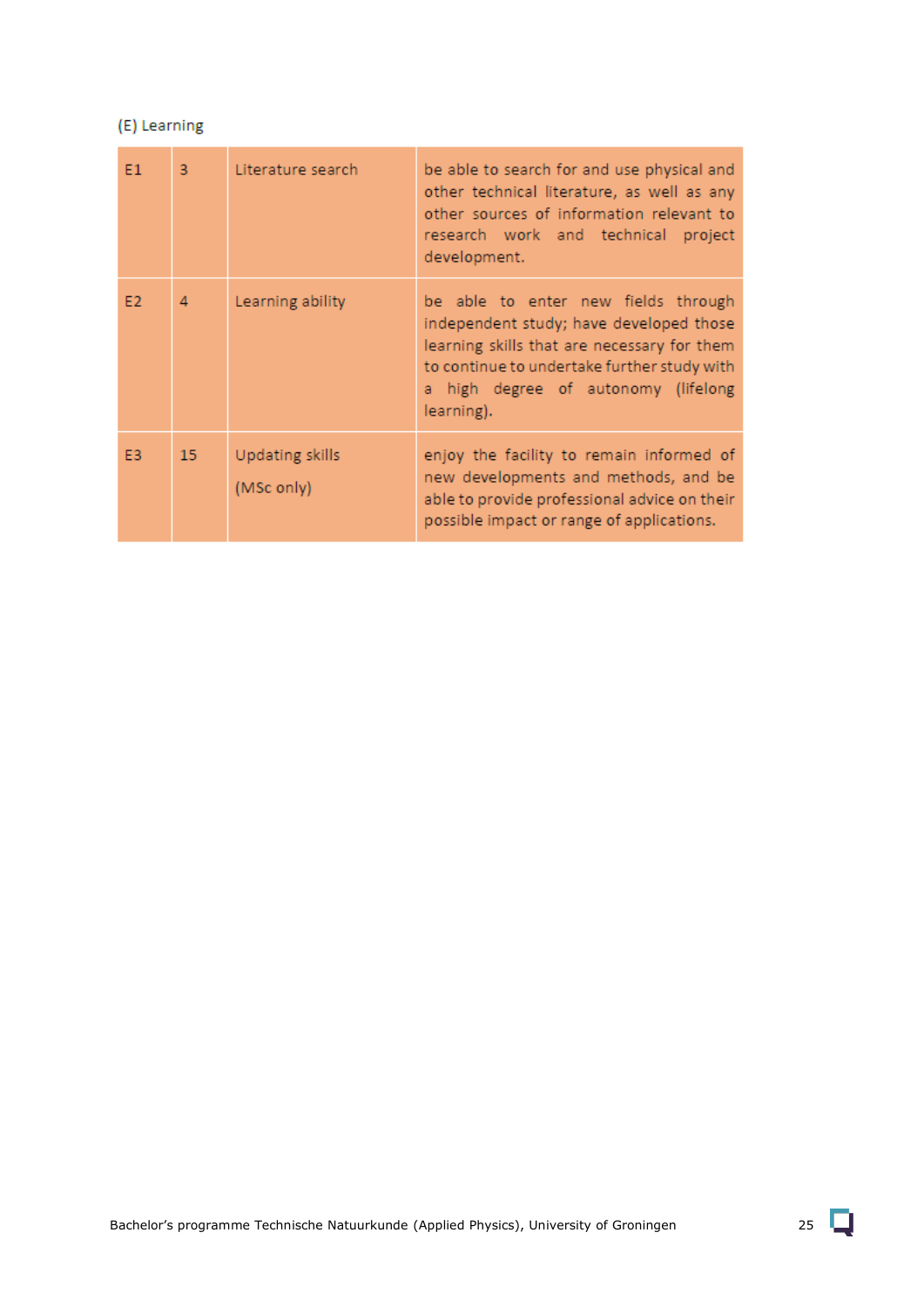# <span id="page-25-0"></span>APPENDIX 2: INTENDED LEARNING OUTCOMES

| <b>Dublin-</b><br>descriptors                 |                       | <b>Learning outcomes</b>                                                                                                                                                                                                                                                                            |
|-----------------------------------------------|-----------------------|-----------------------------------------------------------------------------------------------------------------------------------------------------------------------------------------------------------------------------------------------------------------------------------------------------|
| Alumni of the programme have:                 |                       |                                                                                                                                                                                                                                                                                                     |
| 1. Knowledge and<br>understanding             | A <sub>1</sub>        | general knowledge of the foundations and history of<br>mathematics, natural sciences and technology,<br>$\mathbf{m}$<br>particular those of Applied Physics.                                                                                                                                        |
|                                               | A2                    | mastered the basic concepts of Applied Physics and are<br>familiar with the interrelationships of these concepts<br>within their own discipline as well as with other<br>disciplines.                                                                                                               |
|                                               | A3                    | in-depth knowledge of several contemporary topics within<br><b>Applied Physics.</b>                                                                                                                                                                                                                 |
|                                               | A4                    | familiarity with the quantitative character of the fields of<br>mathematics and natural sciences and an understanding<br>of the methods used in these fields, and particularly within<br>Applied Physics, including computer-aided methods.                                                         |
|                                               | A5                    | sufficient knowledge and understanding of mathematics<br>and natural sciences to successfully complete a follow-up<br>Master's degree programme in Applied Physics.                                                                                                                                 |
| Alumni of the programme are able to:          |                       |                                                                                                                                                                                                                                                                                                     |
| 2. Applying<br>knowledge and<br>understanding | B1                    | draw up a research question, design, plan and conduct<br>research and report on it independently with an<br>appropriate degree of supervision. Bachelor's graduates<br>are able to evaluate the value and limitations of their<br>research and assess its applicability outside their own<br>field. |
|                                               | B2                    | translate a physics problem into a plan of approach and -<br>taking into account practical boundary conditions - find a<br>solution.                                                                                                                                                                |
|                                               | A4                    | understand the quantitative character of the fields of<br>mathematics and natural sciences and understand the<br>methods used in these fields, and particularly within<br>Applied Physics, including computer-aided methods.                                                                        |
| Alumni of the programme are:                  |                       |                                                                                                                                                                                                                                                                                                     |
| 3. Making<br>judgements                       | A6                    | aware of the societal, ethical and social aspects involved in<br>the fields of mathematics and natural sciences, and act<br>accordingly.                                                                                                                                                            |
|                                               | <b>B</b> <sub>4</sub> | able to collaborate in teams on technical-scientific<br>problems.                                                                                                                                                                                                                                   |
|                                               | B <sub>6</sub>        | able to assess their own actions and those of others in a<br>sciences context, bearing in<br>natural<br>mind<br>the<br>social/societal and ethical aspects.                                                                                                                                         |
| Alumni of the programme are able to:          |                       |                                                                                                                                                                                                                                                                                                     |
| 4.<br>Communication                           | B5                    | communicate in English, both orally and in writing, in<br>academic and professional contexts, with both colleagues<br>and others. They are familiar with the relevant means of<br>communication.                                                                                                    |
|                                               | B3                    | gather relevant information using modern means of<br>communication<br>critically<br>interpret<br>and<br>to<br>this<br>information.                                                                                                                                                                  |
| Alumni of the programme are able to:          |                       |                                                                                                                                                                                                                                                                                                     |
|                                               |                       |                                                                                                                                                                                                                                                                                                     |
| 5. Learning skills                            | B <sub>7</sub>        | apply learning skills that enable them to pursue a follow-<br>up degree and acquire knowledge in new fields with a high<br>level of autonomy.                                                                                                                                                       |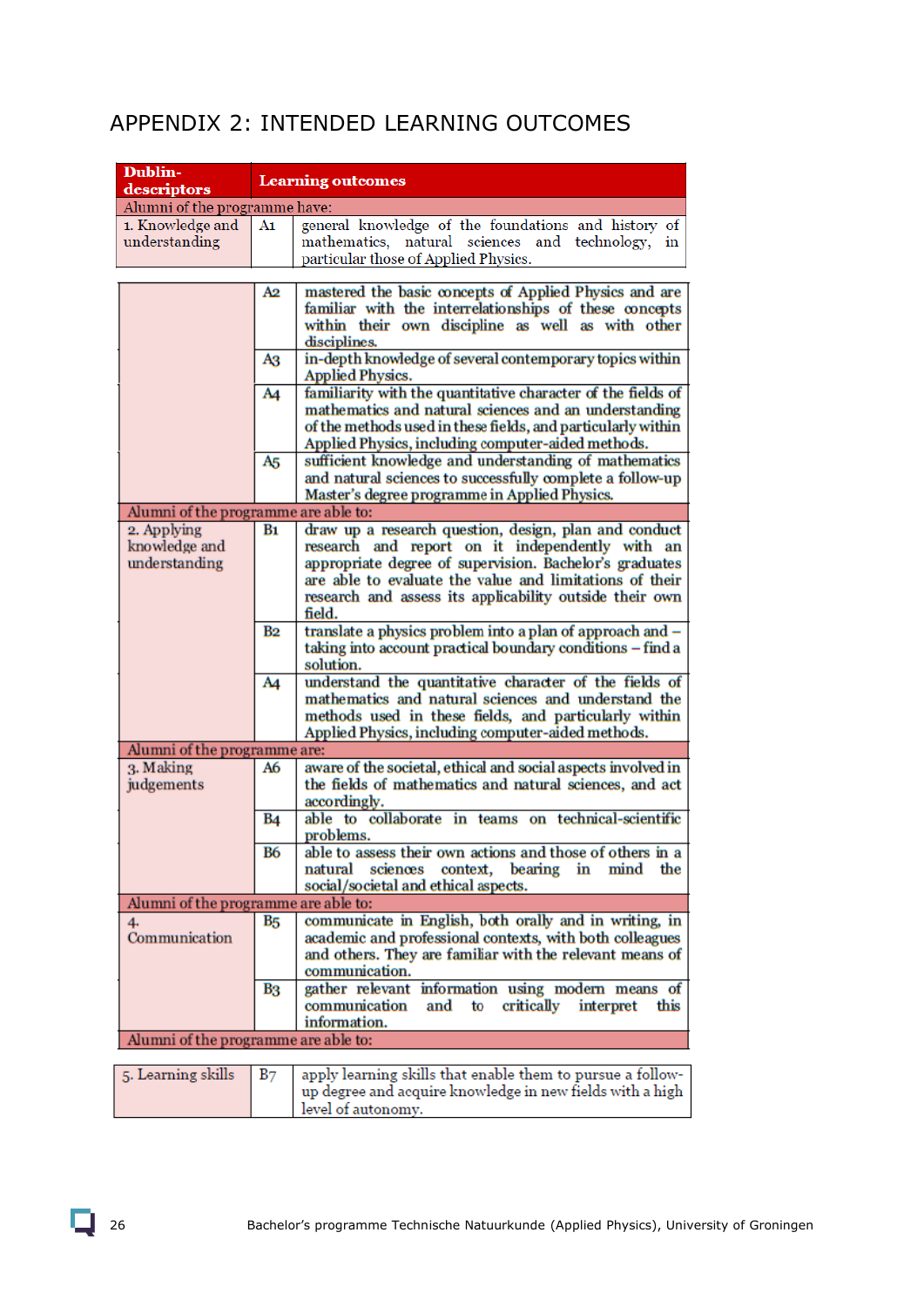## <span id="page-26-0"></span>APPENDIX 3: OVERVIEW OF THE CURRICULUM



Schematic layout of the Bachelor's degree Programme in Applied Physics (2018-2019) going from year 1 on the left to year 3 on the right, with each column representing a 10 week block. Each "box" represents 5 ECTS.

The core consists of three coherent learning lines:

- Basic Physics: Mechanics & Relativity, Electricity & Magnetism, Thermodynamics & Statistical Physics, Quantum Mechanics 1, Waves & Optics, and Structure of Matter;
- Basic Mathematics: Calculus 1 and 2, Linear Algebra 1, and Mathematical Physics
- Skills: Physics Laboratory 1-3, Computational Methods for Science & Technology, Electronics & Signal Processing, and Physics, Astronomy, Ethics & Society.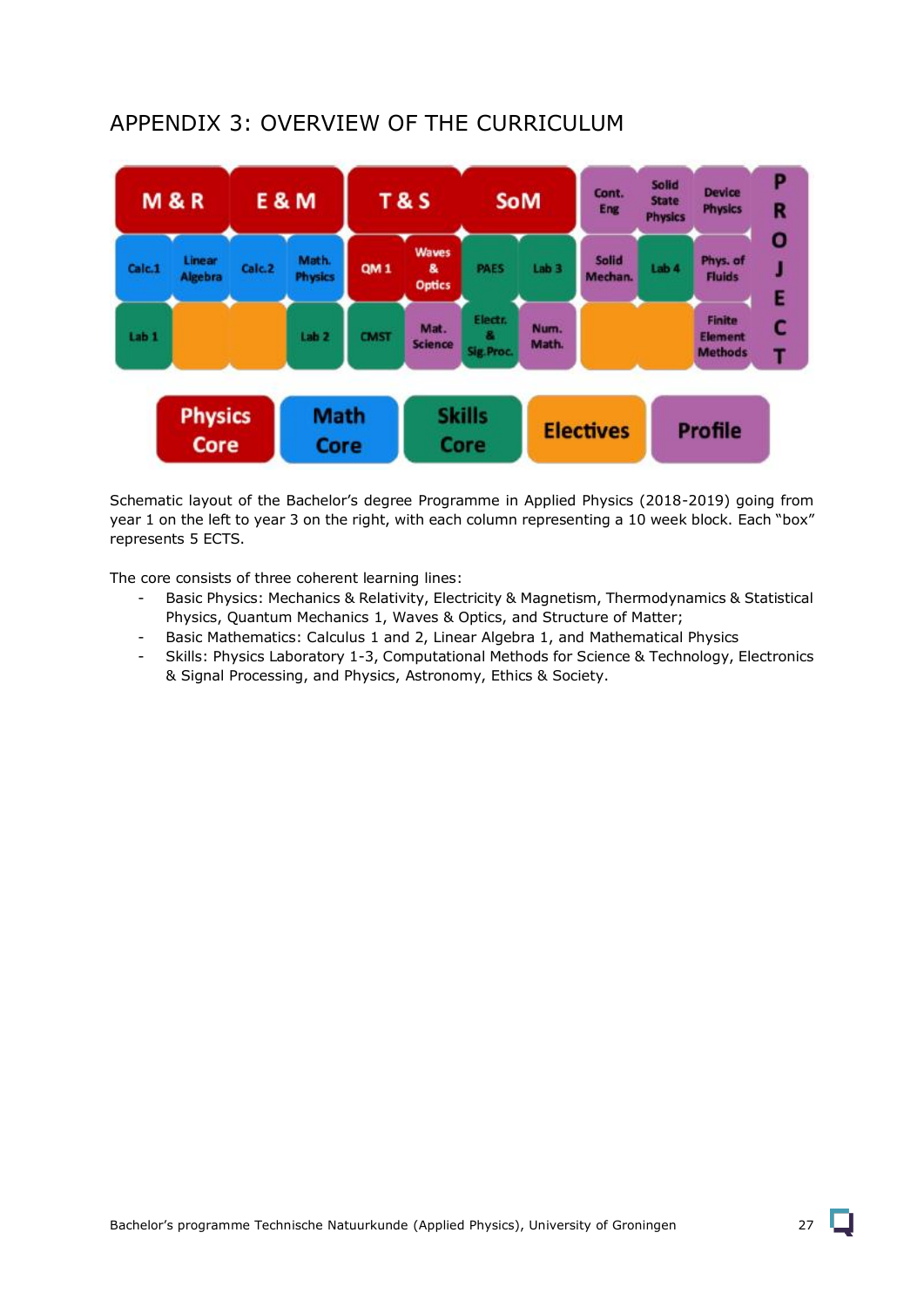### <span id="page-27-0"></span>APPENDIX 4: PROGRAMME OF THE SITE VISIT

#### **12 May 2019**

17.00 – 19.00 Internal panel meeting

#### **13 May 2019**

- 09.00 09.15 Arrival and welcome
- 09.15 09.45 Internal panel meeting
- 09.45 10.45 Management bachelor + master Physics + Applied Physics
- 10.45 11.00 Break
- 11.00 11.45 Bachelor and master students Physics
- 11.45 12.00 Break
- 12.00 12.45 Teaching staff Physics
- 12.45 13.30 Lunch + internal panel meeting
- 13.30 14.15 Show cases, poster presentations by students
- 14.15 14.30 Break
- 14.30 15.15 Bachelor and master students Applied Physics
- 15.15 15.30 Break
- 15.30 16.15 Teaching staff Applied Physics
- 16.15 16.30 Break
- 16.30 17.15 Board of Examiners Physics and Applied Physics
- 17.15 17.30 Break
- 17.30 18.15 Alumni + External Advisory Panel (combined)
- 18.15 18.45 Visit to the observatory

#### **14 May 2019**

- 09.00 09.45 Internal panel meeting (overleg)
- 09.45 10.30 Management bachelor + master Astronomy
- 10.30 10.45 Break
- 10.45 11.30 Bachelor and master students Astronomy
- 11.30 11.45 Break
- 11.45 12.30 Teaching staff Astronomy
- 12.30 13.00 Lunch
- 13.00 13.30 Consultation hour
- 13.30 14.15 Tour of the facilities and poster presentation students
- 14.15 14.30 Break
- 14.30 15.15 Board of Examiners Astronomy
- 15.15 16.00 Internal panel meeting preparation meeting with formal management
- 16.00 17.00 Formeel management (combined)

#### **15 May 2019**

- 09.00 12.00 Concluding panel meeting, formulating judgements
- 12.00 12.15 Preliminary feedback
- 12.15 12.30 Break
- 12.30 13.30 Development Dialogue (combined) including lunch